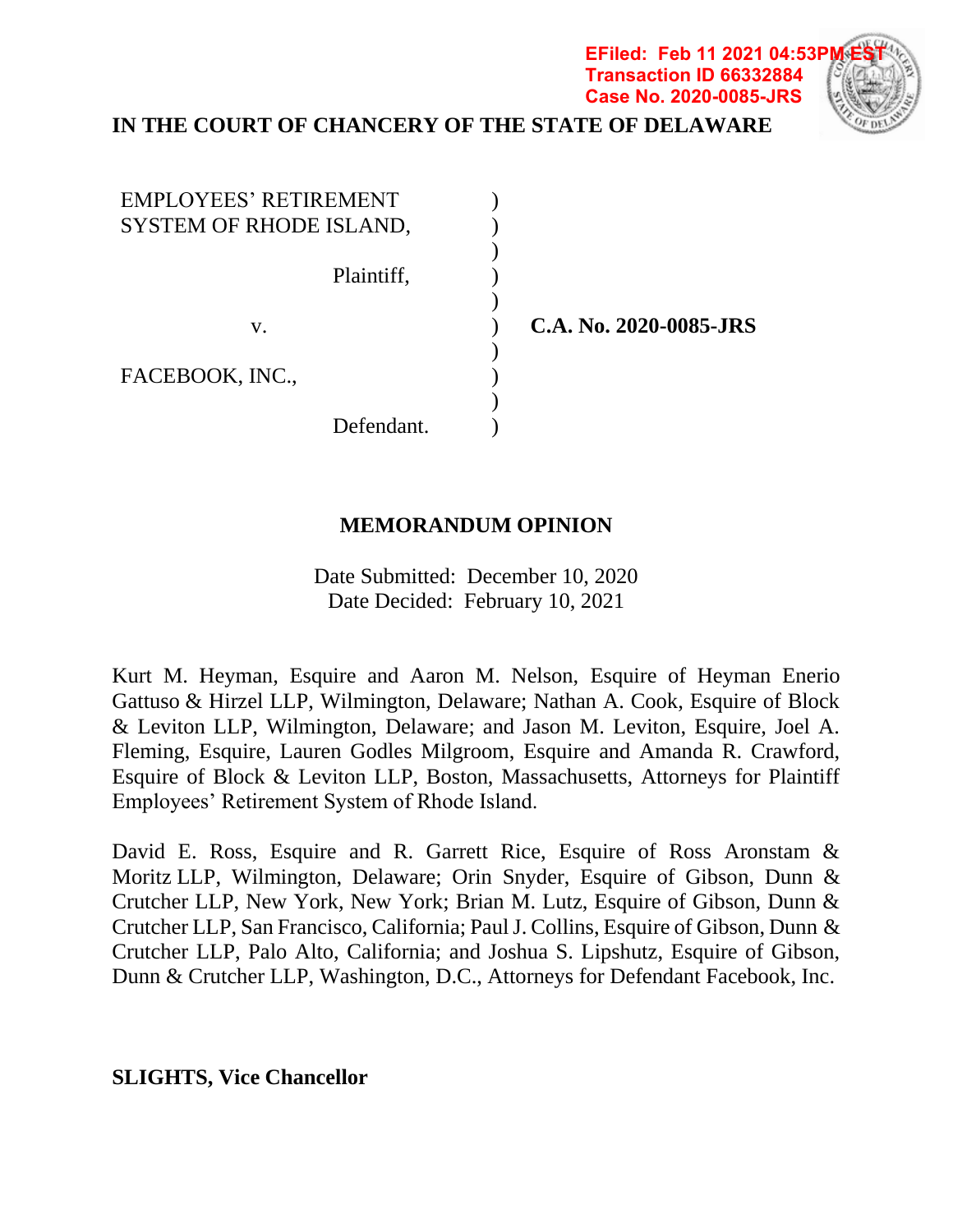This decision marks the second time in two years this Court has been asked to adjudicate the scope of documents stockholders of Facebook, Inc. ("Facebook" or the "Company") are entitled to inspect under Section 220 of the Delaware General Corporation Law for the purpose of investigating Facebook's data privacy practices. In May 2019, this Court ordered Facebook to produce documents to certain stockholders that were deemed "necessary and essential to [their] investigation of *Caremark*-based claims" arising from an unauthorized release of confidential Facebook user data to a data analytics firm called Cambridge Analytica.<sup>1</sup> In determining that stockholders had stated a proper purpose for inspection, the Court took note of the fact that the Cambridge Analytica data breach likely represented a violation by Facebook of a 2012 consent decree it had entered with the Federal Trade Commission ("FTC") to settle investigations of previous data privacy breaches. 2

The FTC revived its investigation of Facebook following the Cambridge Analytica data breach. That investigation led Facebook to agree to a record-breaking \$5 billion settlement with the FTC in 2019 (the "2019 Settlement"). Plaintiff, Employees' Retirement System of Rhode Island ("ERSRI"), decided to investigate

<sup>&</sup>lt;sup>1</sup> In re Facebook, Inc. Section 220 Litig., 2019 WL 2320842, at \*19 (Del. Ch. May 31, 2019) ("*Facebook I*").

<sup>2</sup> *Id.*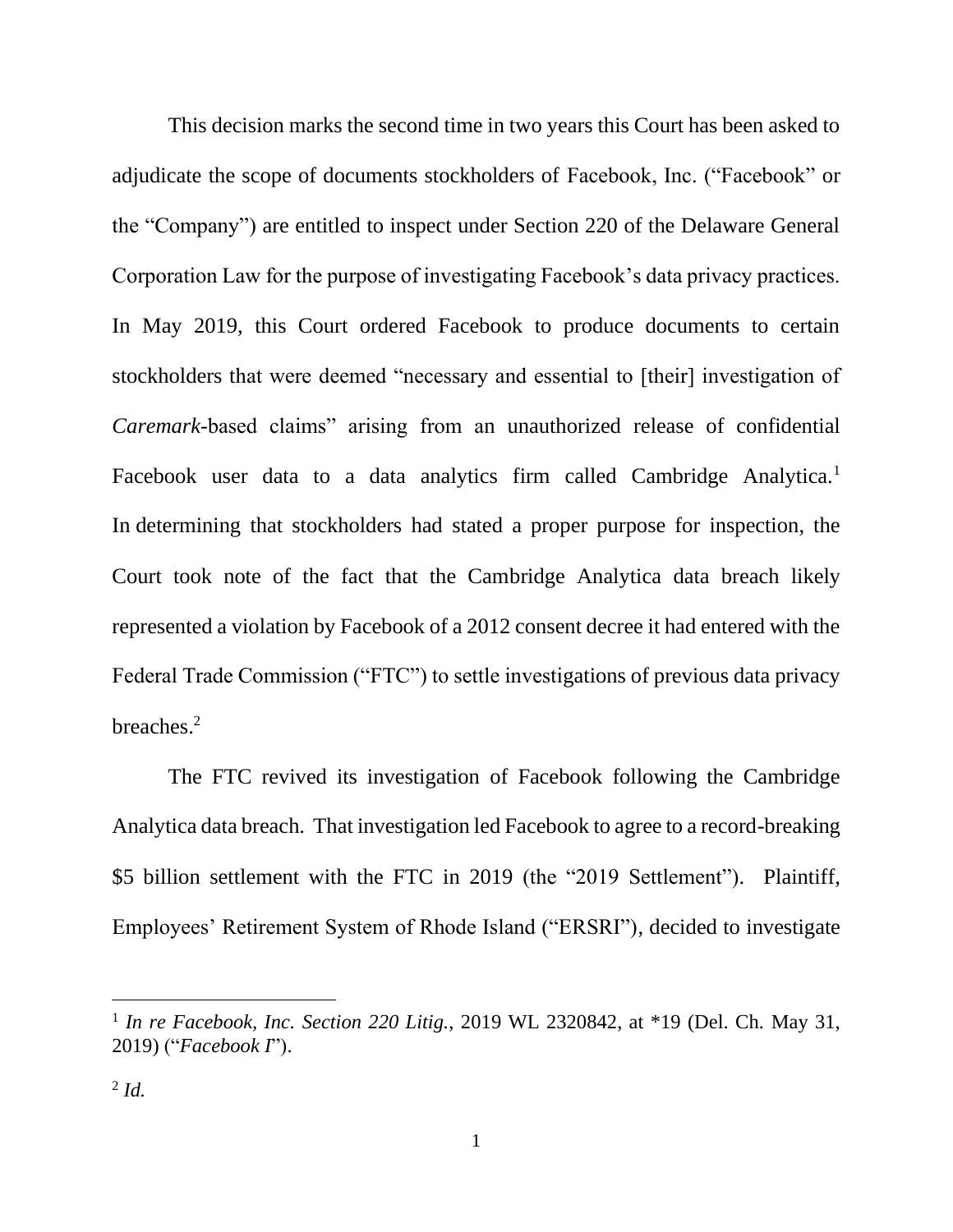whether Facebook overpaid in its settlement with the FTC to protect its Chief Executive Officer, Mark Zuckerberg, from substantial personal liability.<sup>3</sup>

Plaintiff served its demand to inspect nine designated categories of Facebook's books and records on September 20, 2019 (the "Demand").<sup>4</sup> As required by statute, the Demand stated ERSRI's purposes for inspection, which included an intent to investigate wrongdoing relating to the 2019 Settlement and an intent to communicate with other stockholders regarding "changes in management policies."<sup>5</sup> After an agreed-upon extension, Facebook responded to the Demand on October 14, 2019, indicating it would produce some, but not all, of the requested documents.<sup>6</sup>

Following Facebook's response, ERSRI and Facebook engaged in extensive meet-and-confer discussions.<sup>7</sup> As a result of those discussions, Facebook agreed to produce 2,931 documents consisting of 30,266 pages. 8 Facebook refused, however,

<sup>3</sup> Verified Compl. Under 8 *Del. C.* § 220 to Compel Inspection of Books and Records ("Compl.")  $\P$   $\left[1-8$  (Docket Item ("D.I.") 1). I cite to Joint Trial Exhibits as "JX  $\right]$ ," the Section 220 Trial Transcript as "Tr. " (D.I. 44) and the Joint Pre-Trial Stip. and Order as "PTO  $\P$  " (D.I. 40).

 $4 PTO \, \P \, 4.$ 

<sup>5</sup> JX 89 at 2–3.

 $6$  PTO ¶ 5.

 $^{7}$  *Id.*  $\P$  6.

<sup>8</sup> Def.'s Answering Pre-Trial Br. ("AB") at 20 (D.I. 26). ERSRI does not dispute the number of documents and pages Facebook claims to have produced to date.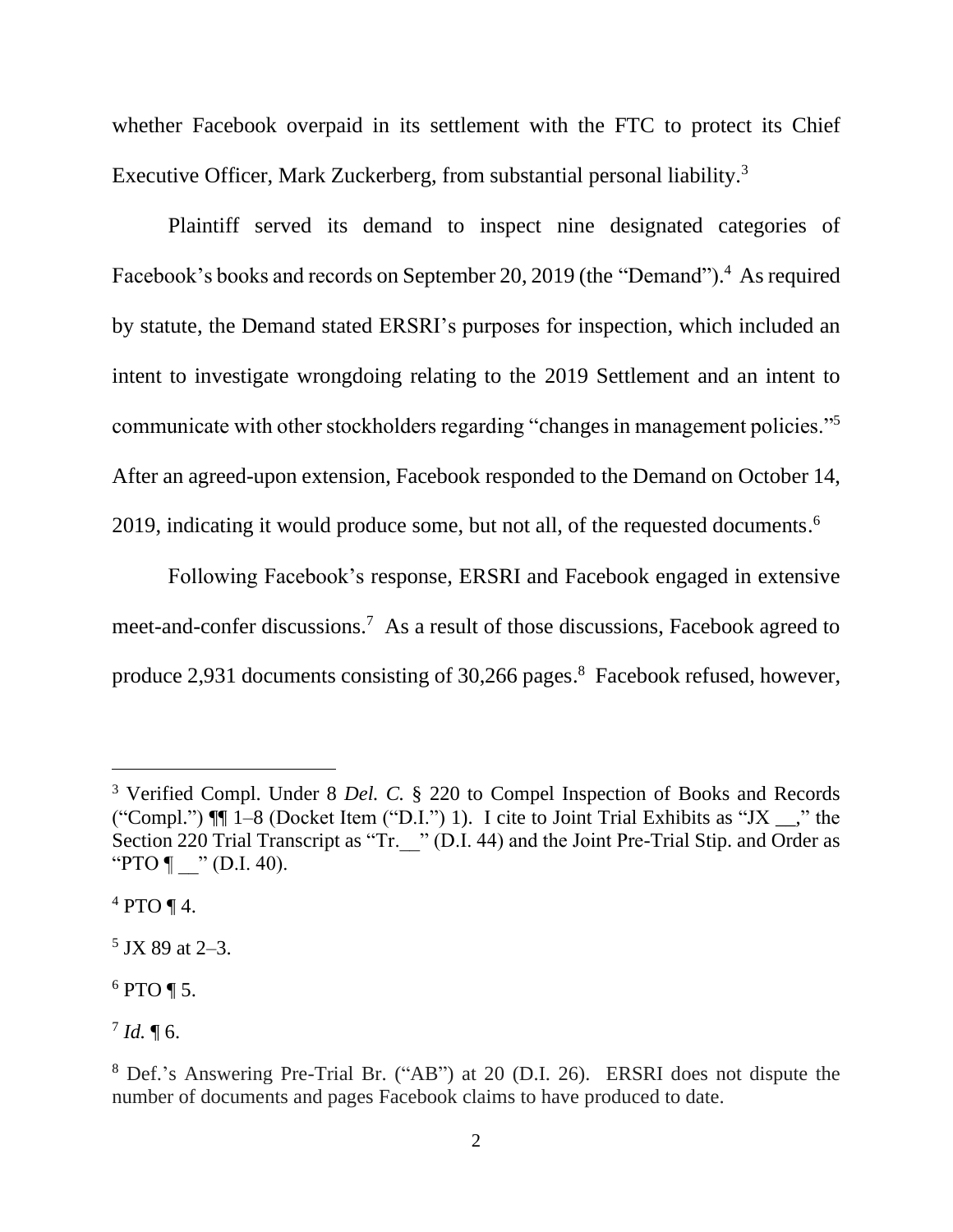to produce documents responsive to Categories 5 and 6 of the Demand (the "Disputed Documents") where ERSRI sought certain Board-level hard-copy and electronic communications concerning Facebook's negotiations with the FTC.<sup>9</sup> ERSRI filed its Verified Complaint to Compel Inspection on February 12, 2020.<sup>10</sup>

After suit was filed, the parties conferred further and narrowed the Disputed Documents to two discrete categories: (i) electronic communications concerning the FTC negotiations; and (ii) privileged documents (including both electronic communications and unredacted copies of Board and Special Committee minutes) concerning the FTC negotiations.<sup>11</sup> Facebook objects to producing these documents on two grounds.<sup>12</sup> First, it argues the Disputed Documents are not necessary and essential to ERSRI's stated purposes for inspection.<sup>13</sup> Second, it argues that

 $12$  PTO  $\P\P$  14-17.

<sup>13</sup> *Id.*

<sup>&</sup>lt;sup>9</sup> PTO ¶ 10.

 $10$  D.I. 1; PTO ¶ 7.

<sup>&</sup>lt;sup>11</sup> PTO  $\P\P$  12–17. The Court commends the parties for attempting to narrow the issues for resolution at trial. Specifically, they agreed to focus trial on the scope of documents to be produced for inspection rather than litigate the propriety of Plaintiff's stated purposes at the outset. *Id.* Their conduct stands in marked contrast to the tactics that have prompted expressions of concern by this court regarding "overly aggressive" Section 220 litigation. *See, e.g.*, *Pettry v. Gilead Scis., Inc.*, 2020 WL 6870461, at \*30 (Del. Ch. Nov. 24, 2020) (collecting cases).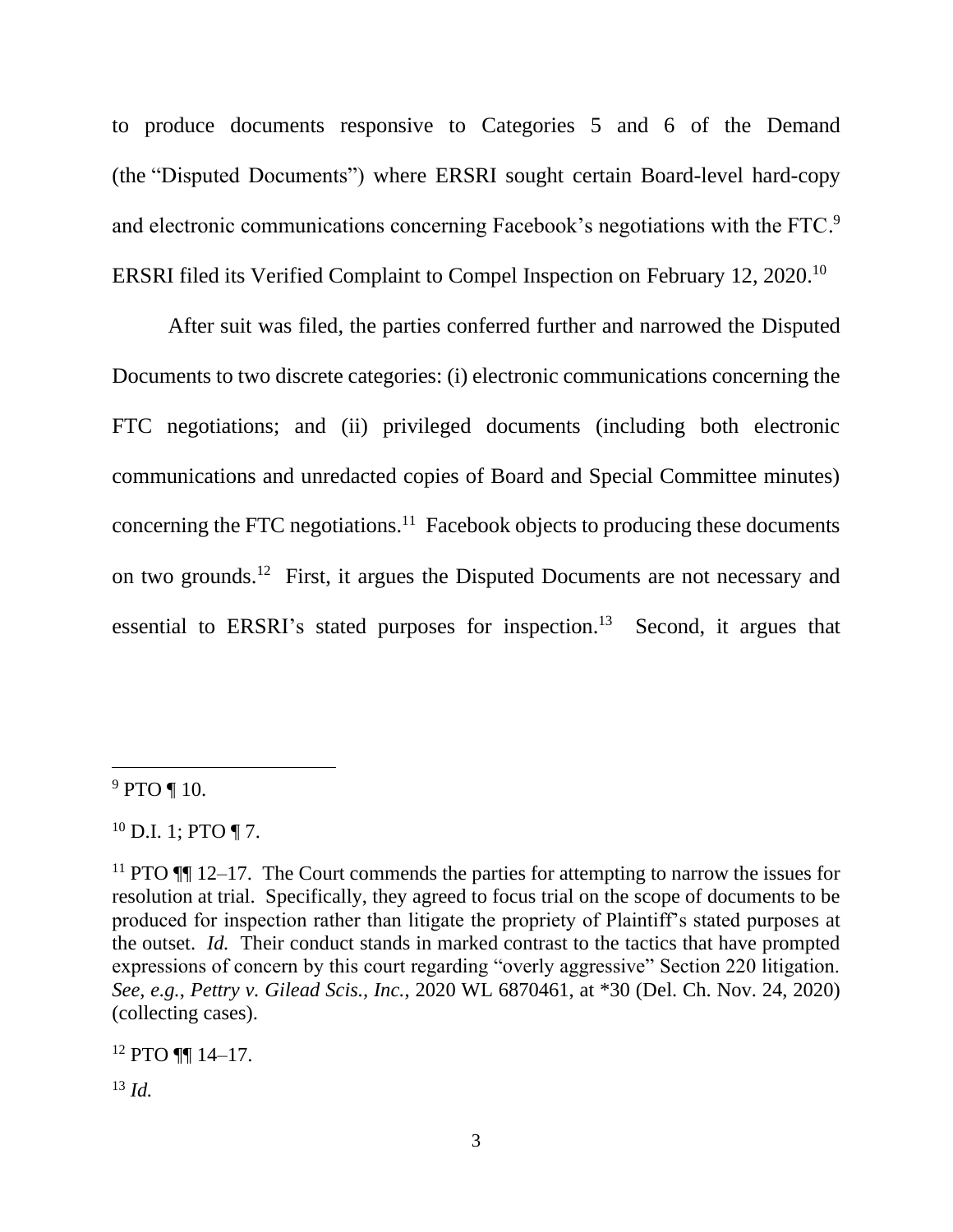inspection of certain of the Disputed Documents is precluded under the attorneyclient privilege or the work product immunity. 14

After carefully reviewing the evidence presented on a "paper record" and the arguments of counsel, I am satisfied ERSRI has demonstrated that limited nonprivileged electronic communications identified in Category 6 are necessary and essential to pursue its purposes for inspection. But it has not demonstrated good cause under the *Garner* fiduciary exception to the attorney-client privilege to justify compelling the Company to produce privileged documents for inspection. 15 My reasons follow.

### **I. BACKGROUND**

I have drawn the facts from the parties' pretrial stipulation, evidence admitted during the "paper record" trial and those matters of which the Court may take judicial notice. The following facts were proven by a preponderance of the competent evidence.<sup>16</sup>

<sup>14</sup> *Id.*

<sup>15</sup> *Garner v. Wolfinbarger*, 430 F.2d 1093 (5th Cir. 1970), *cert denied*, 401 U.S. 974 (1971); *see also Wal-Mart Stores, Inc. v. Indiana Elec. Workers Pension Tr. Fund IBEW*, 95 A.3d 1264, 1278–79 (Del. 2014) (adopting the *Garner* doctrine in both plenary proceedings and summary Section 220 proceedings).

<sup>16</sup> *Kosinski v. GGP, Inc*., 214 A.3d 944, 950 (Del. Ch. 2019) (reiterating that a stockholder must prove by a preponderance of the evidence all the elements of a Section 220 claim).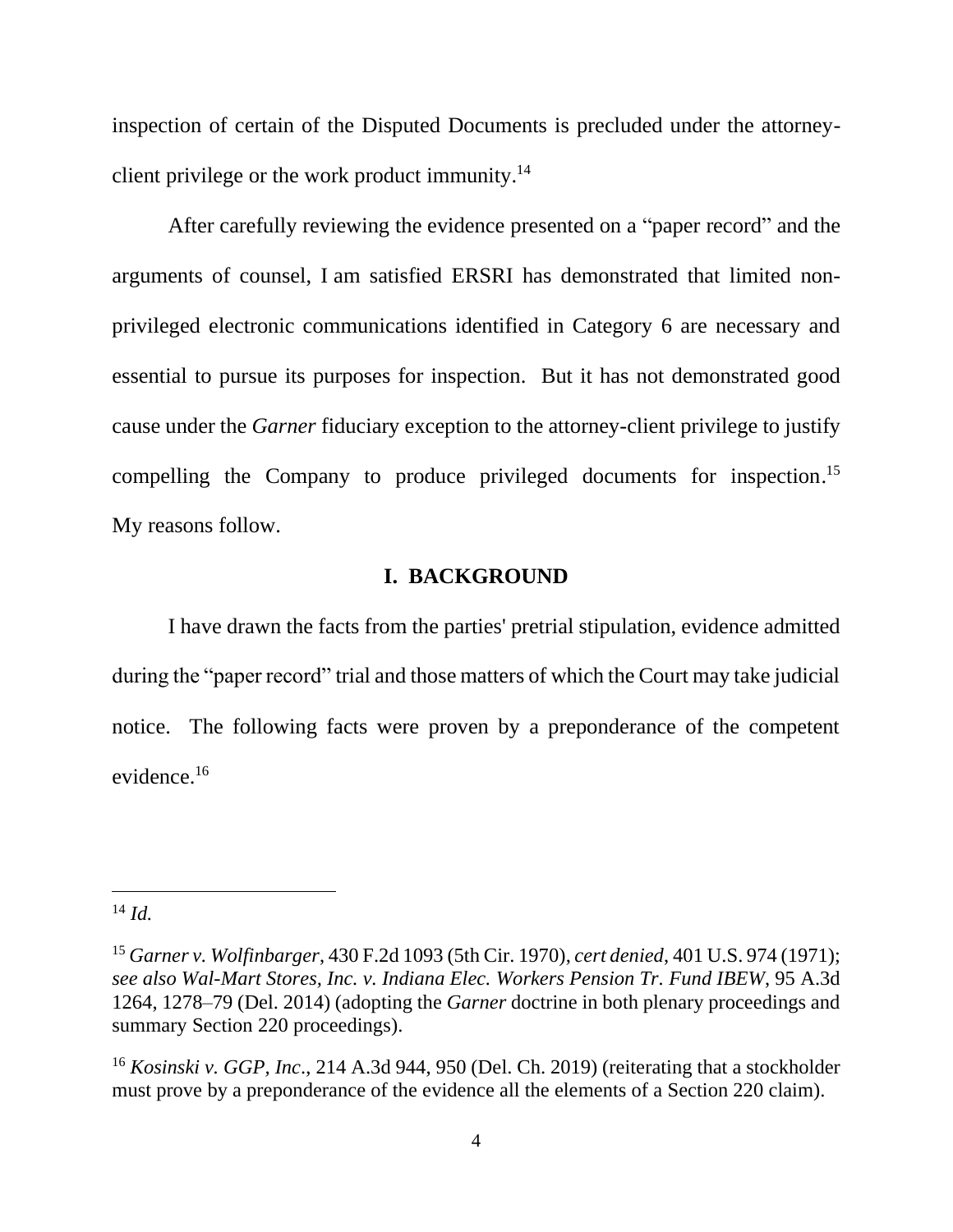#### **A. The Parties**

ERSRI is the largest public employee retirement system in the state of Rhode Island.<sup>17</sup> It is the beneficial owner of over 163,000 shares of Facebook common stock and has continuously been a stockholder of Facebook since at least March 31, 2017. 18

Facebook is a Delaware corporation headquartered in Menlo Park, California.<sup>19</sup> Facebook was founded in 2004 by Mark Zuckerberg, who serves as Facebook's Chief Executive Officer and Chairman of the Facebook Board of Directors (the "Board").<sup>20</sup> In addition to Zuckerberg, at times relevant to the Demand, the Board comprised directors Peggy Alford, Marc Andreessen, Kenneth Chenault, Drew Houston, Nancy Killefer, Robert Kimmitt, Sheryl Sandberg (Facebook's COO), Peter Thiel, Tracey Travis, Jeffrey Zients and Susan Desmond-Hellman. 21

<sup>&</sup>lt;sup>17</sup> Compl.  $\P$  11.

<sup>18</sup> JX 99.

 $19$  PTO ¶ 2.

 $20$  Compl.  $\P$  18.

<sup>&</sup>lt;sup>21</sup> JX 124 at 10–13; Compl.  $\P$ [20–21, 73.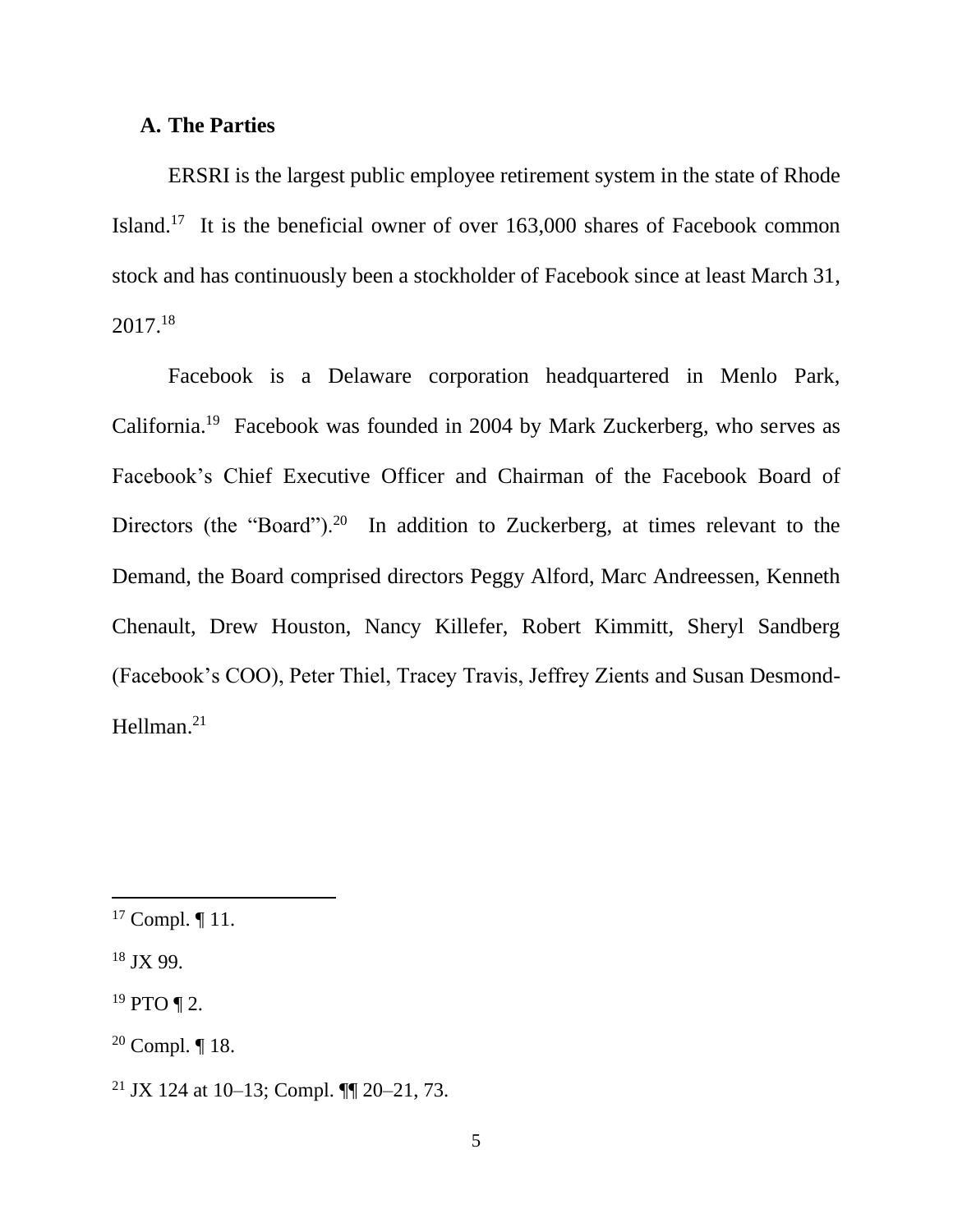### **B. The Cambridge Analytica Data Breach**

In December 2015, the British daily newspaper, The Guardian, reported that Global Science Research had sold certain confidential Facebook user data to Cambridge Analytica.<sup>22</sup> Cambridge Analytica, in turn, used the data to create psychological profiles of voters in the United States. 23 Facebook investigated and believed it had addressed the issue.<sup>24</sup> It had not. On March 17, 2018, The New York Times and The Guardian reported that Cambridge Analytica still possessed Facebook users' confidential data.<sup>25</sup> The reports prompted one of the sharpest single-day market value declines in history when Facebook's stock price fell 19%, wiping out approximately \$120 billion of shareholder wealth.<sup>26</sup>

### **C. The FTC Inquiry and Settlement**

In March 2018, the FTC opened an investigation into whether Facebook's most recent data privacy problems had violated a 2011 Consent Decree with the FTC whereby Facebook resolved other data privacy issues.<sup>27</sup> The FTC ultimately

<sup>23</sup> *Id.*

 $22$  JX 101.

 $24$  JX 29; JX 103.

 $25$  JX 26.

<sup>26</sup> *Facebook I* at \*1.

<sup>27</sup> JX 32; *see also Facebook I* at \*1, \*3–4 (detailing in more depth the reasons for, and contours of, the Consent Decree).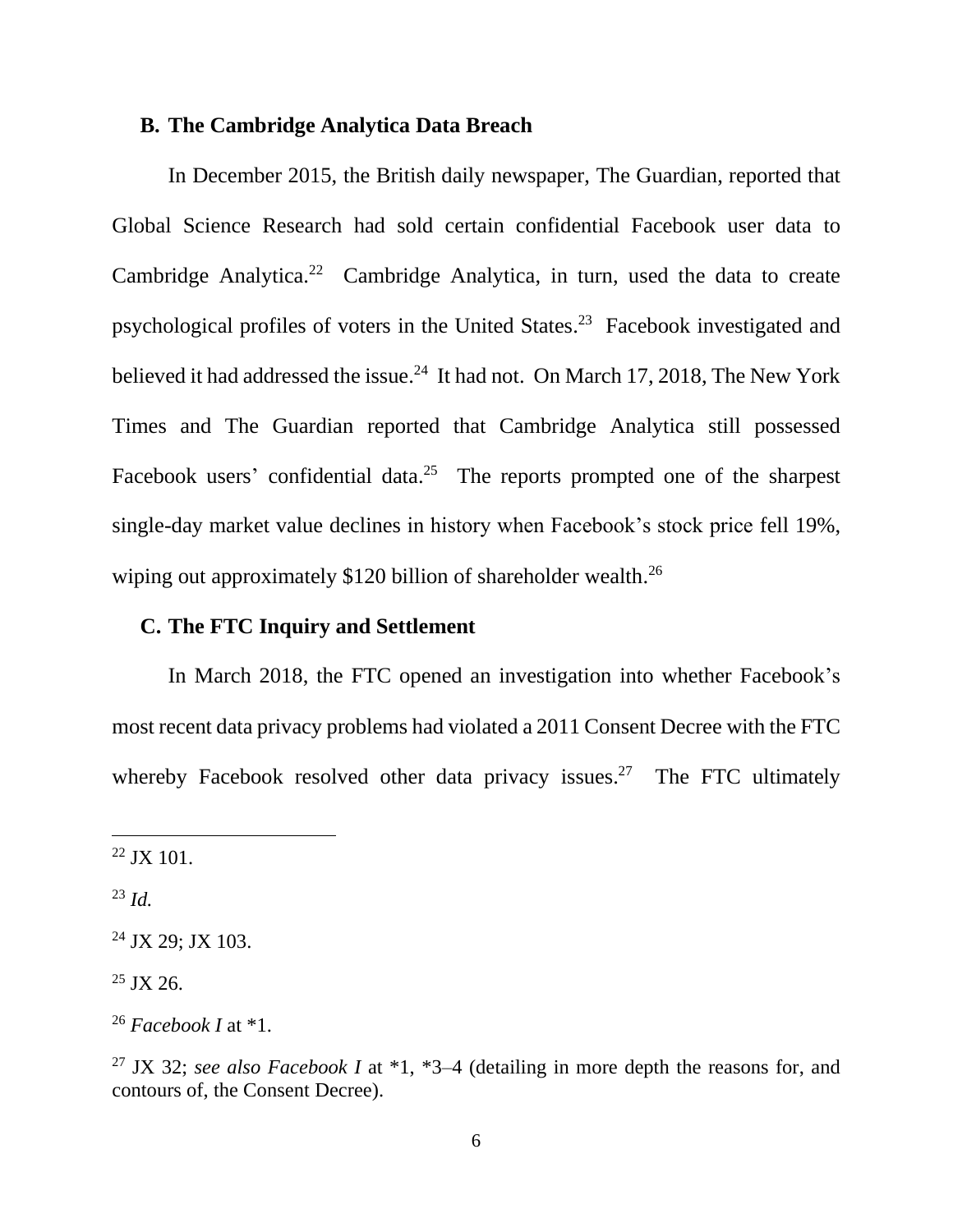concluded Facebook had violated the 2011 Consent Decree and filed a complaint to that effect against both Facebook and Zuckerberg personally on February 6,  $2019.^{28}$ Over the following six months, Facebook and the FTC engaged in extensive negotiations to settle the litigation. On July 24, 2019, the FTC announced it had approved the 2019 Settlement, whereby Facebook agreed to pay \$5 billion in exchange for a release of claims against both the Company and Zuckerberg.<sup>29</sup> Following numerous reports suggesting that Facebook paid more than its share of the settlement to protect Zuckerberg from personal liability, ERSRI decided to investigate.<sup>30</sup>

As noted, ERSRI sent its Demand to Facebook on September 20, 2019.<sup>31</sup> The Demand stated three purposes related to the 2019 Settlement: (1) "[t]o investigate potential wrongdoing, mismanagement, and/or breaches of fiduciary duty by" both (a) "all current members of the Board in their capacity as directors of the Company," and (b) Mr. Zuckerberg, Ms. Sandberg, and Mr. Stretch "in [their] capacity as [] officer[s] of the Company"; (2) "[t]o investigate the independence and disinterest of the Board, to determine whether a pre-suit demand is necessary or would be excused

 $28$  JX 48.

 $29$  PTO ¶ 3.

<sup>30</sup> *Id.* ¶ 4.

<sup>31</sup> *Id.*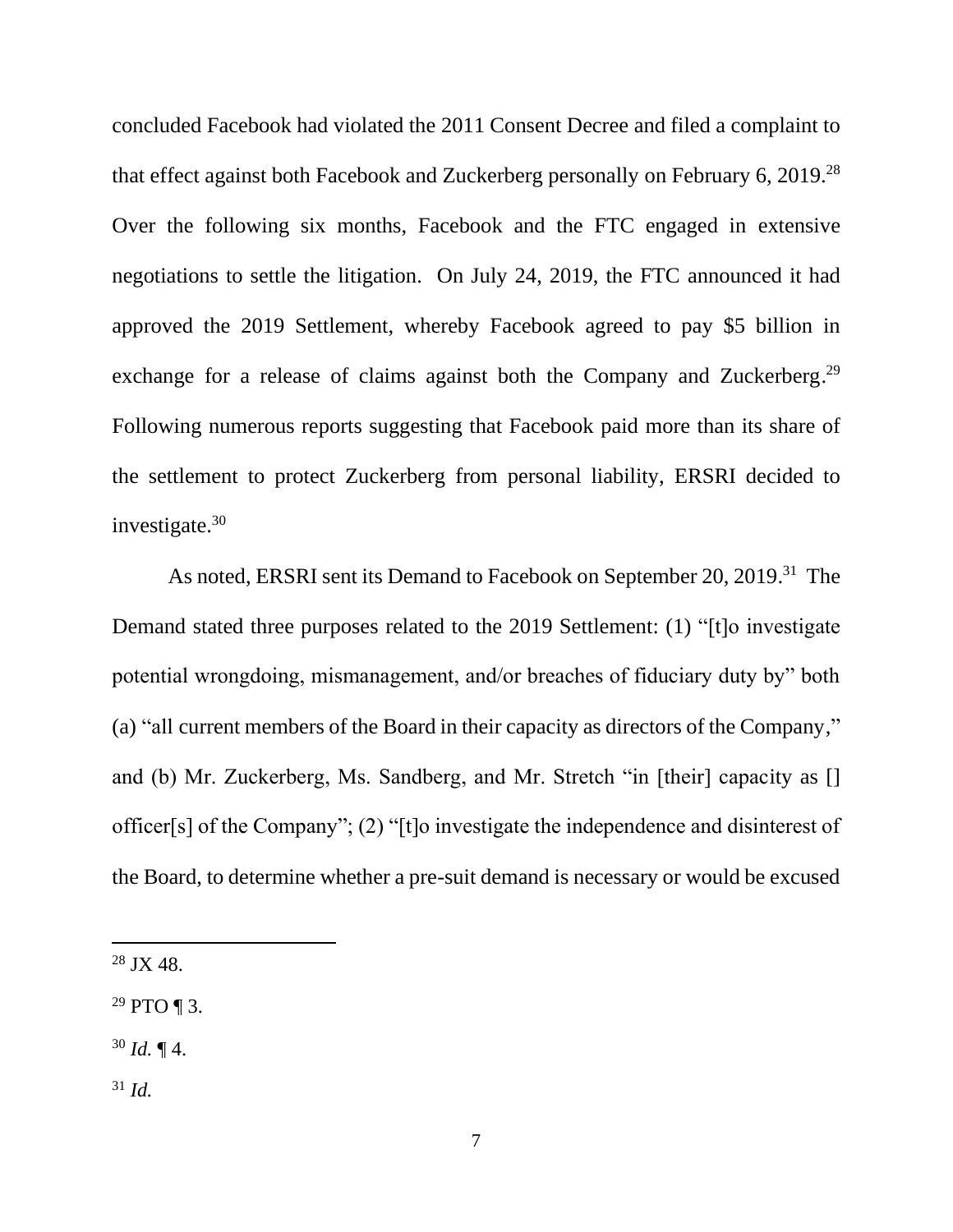prior to commencing any derivative action"; and (3) "[t]o gather information for purposes of communicating with other stockholders in order to effectuate changes in management policies."<sup>32</sup>

The Demand identified nine categories of documents for inspection:

1. Hard-copy documents provided to, or generated by, the Board relating to investigations conducted by the FTC, Department of Justice, Securities and Exchange Commission, Federal Bureau of Investigation and European Information Commissioner's Office regarding Facebook's data privacy practices;

2. Facebook's formally adopted policies and procedures respecting data privacy and access to user data, including those promulgated following the entry of the 2011 FTC Consent Decree;

3. Facebook's Atlas (SOC1 & SOC 2/3), Custom Audience (SOC 2/3) and Workplace (SOC 2/3) audits performed on behalf of the Company, and any other formal internal audits regarding compliance with Facebook's formal data privacy policies and procedures or with the 2011 FTC Consent Decree;

4. Electronic communications, if coming from, directed to or copied to a member of the Board, concerning Facebook's post-2011 FTC Consent Decree whitelist practices, post-2011 FTC Consent Decree government investigations into

 $32$  JX 89 at  $2-3$ .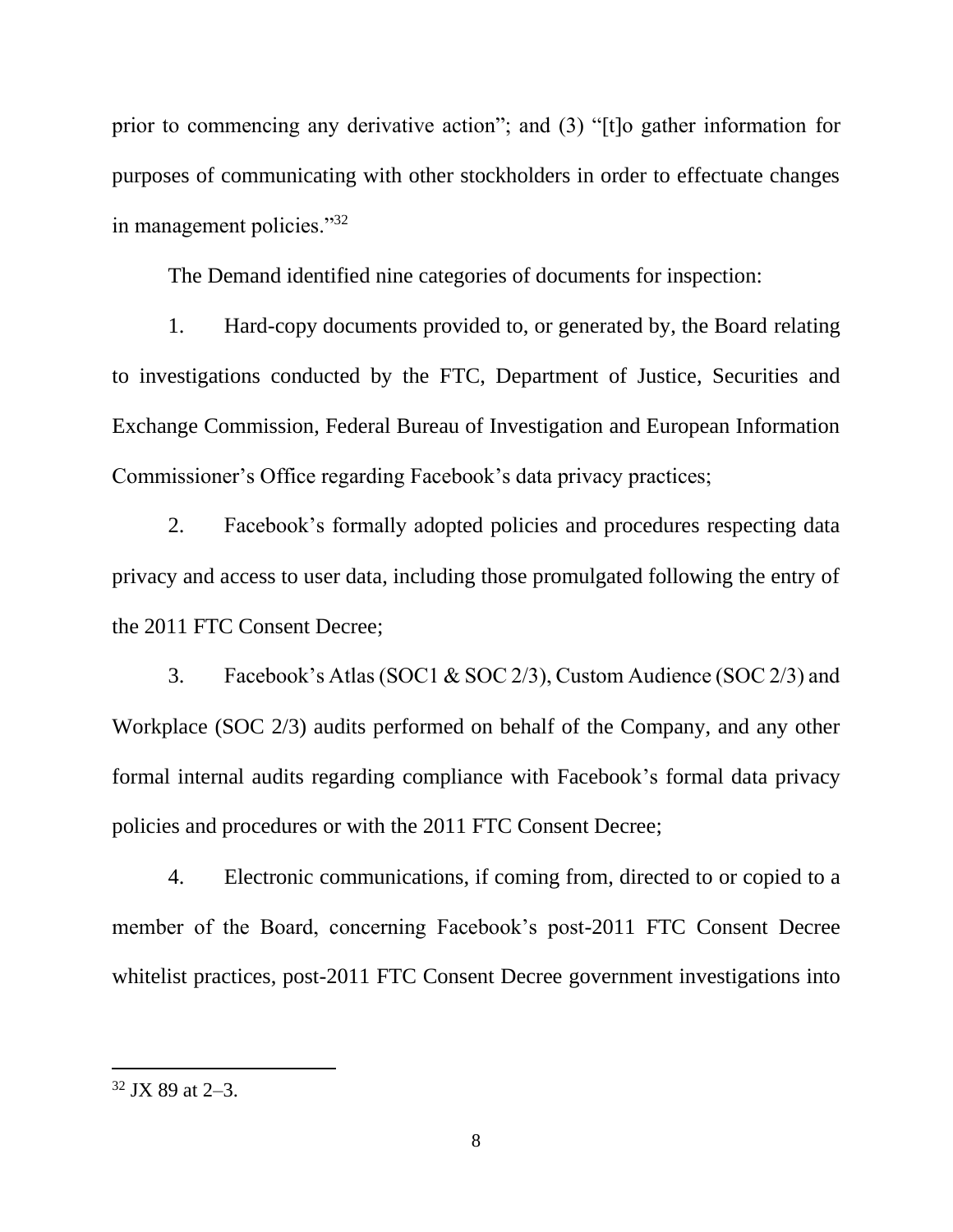Facebook's data privacy practices and compliance with the 2011 FTC Consent Decree, to be collected from the following custodians: Erskine B. Bowles, Sheryl Sandberg, Alex Stamos and Mark Zuckerberg;

5. Hard-copy documents provided to, or generated by, any member of the Board relating to Facebook's negotiations with the FTC;

6. Electronic communications from, to, or copied to a member of the Board or to Stretch, concerning Facebook's negotiations with the FTC concerning the Second FTC Agreement (memorializing the 2019 Settlement), to be collected from the following custodians: Erskine B. Bowles, Sheryl Sandberg, Mark Zuckerberg, Colin Stretch, Paul Grewal and Ashlie Beringer;

7. All draft versions of the Second FTC Agreement;

8. All draft versions of the FTC's complaint filed in connection with the Second FTC Agreement; and

9. Documents concerning the independence of Facebook's directors and committees of the Board including, specifically, the Board disclosure questionnaires.<sup>33</sup>

<sup>33</sup> *Id.* at 17–18.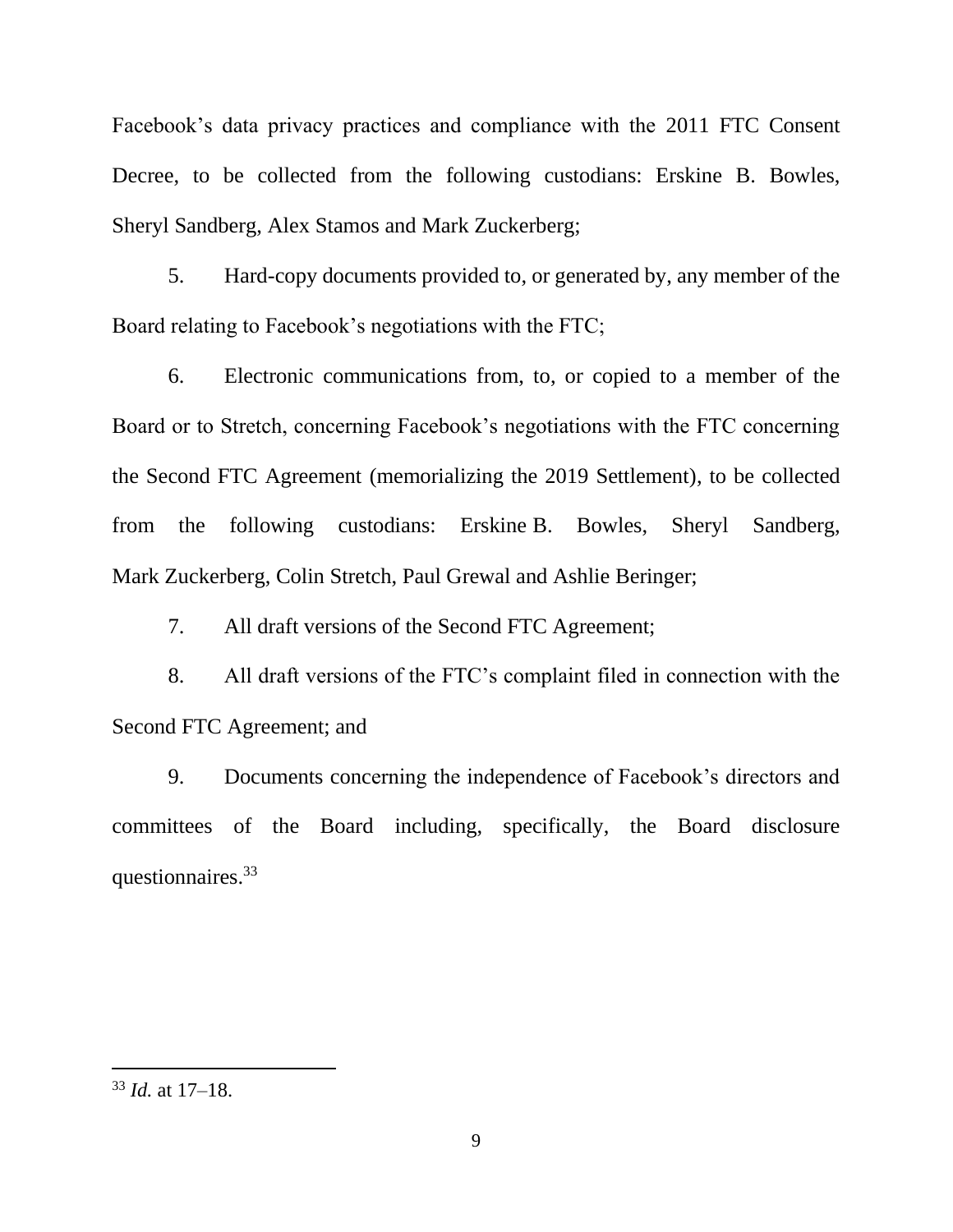Facebook responded to the Demand on October 14, 2019.<sup>34</sup> In its response, Facebook's objections focused on the Demand's failure to articulate a credible basis to suspect wrongdoing and the overbroad scope of the requested books and records.<sup>35</sup> After receiving the response, ERSRI and Facebook engaged in extensive meet-andconfer discussions.<sup>36</sup> As a result of those discussions, the parties entered into a Confidentiality Agreement and Facebook agreed to produce certain documents responsive to ERSRI's request.<sup>37</sup> Facebook's production did not include documents responsive to categories 5 and 6 of the Demand, including the report and recommendation regarding the 2019 Settlement prepared by the Board's Special Committee ("Special Committee Report").<sup>38</sup>

On February 12, 2020, ERSRI filed a complaint under 8 *Del. C.* § 220 to compel inspection of Facebook's books and records.<sup>39</sup> After ERSRI filed its opening brief, Facebook produced the Special Committee Report, narrowing the scope of the dispute for trial to whether Facebook must also produce the Demand's document

 $36$  PTO ¶ 6.

<sup>38</sup> PTO ¶ 10.

<sup>39</sup> *Id.* ¶ 7; D.I. 1.

<sup>34</sup> PTO ¶ 5; JX 90.

 $35$  JX 90.

<sup>37</sup> *Id.* ¶¶ 6–11. Facebook asserts, and ERSRI does not contest, that Facebook produced 2,931 documents comprising 30,266 pages. AB at 1.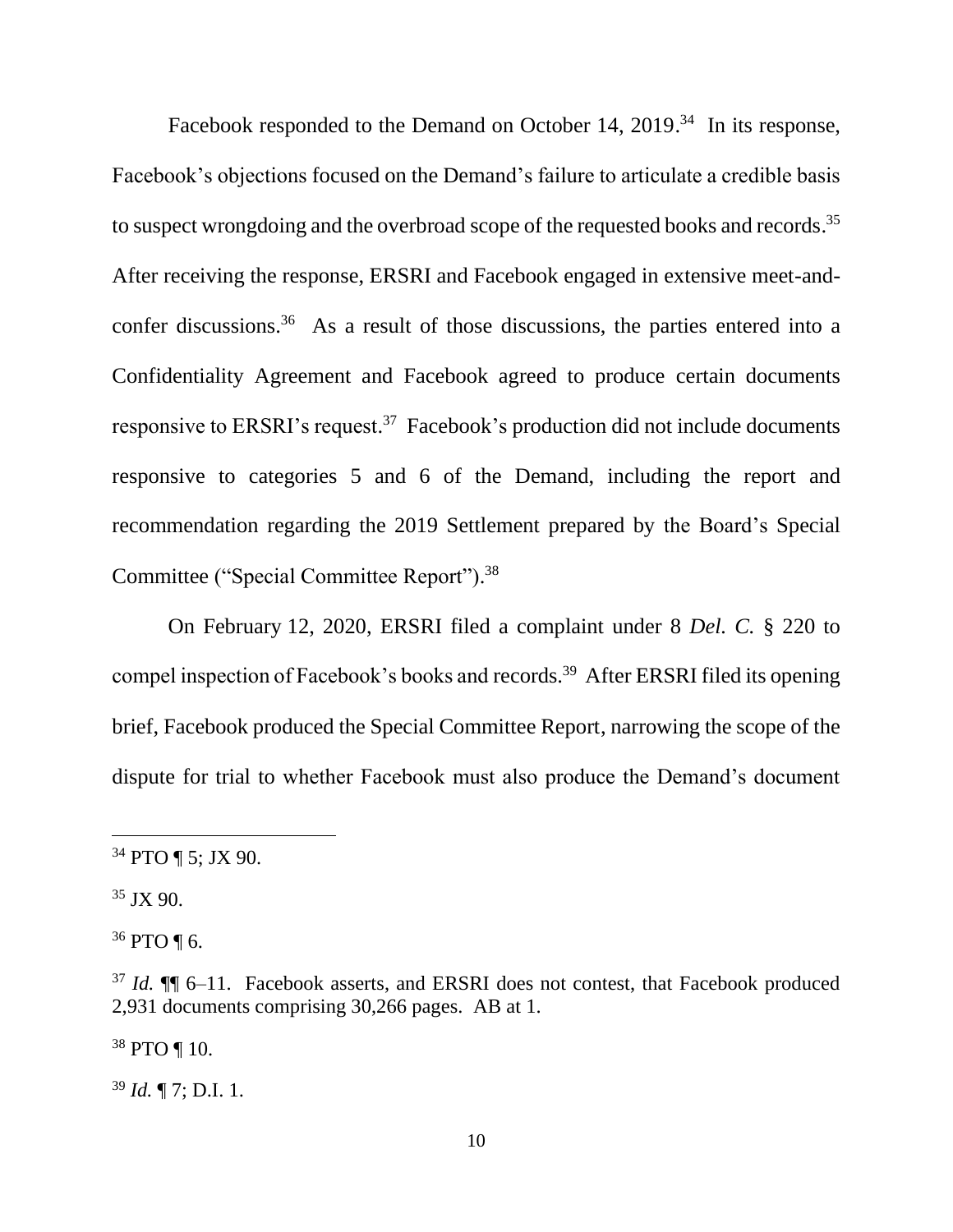categories (5) and (6), specifically (i) electronic communications concerning the FTC negotiations and (ii) privileged documents (including both electronic communications and unredacted copies of Board and Special Committee minutes) concerning the FTC negotiations.<sup>40</sup>

### **D. Procedural History**

In advance of trial, the parties agreed that the trial would focus on the scope of documents Facebook must produce in response to the Demand, with the understanding that Facebook's defense regarding the failure to state a proper purpose would be preserved. $41$  Trial was held on June 24, 2020. $42$ 

### **II. ANALYSIS**

To prevail on a demand to inspect books and records under Section 220, a stockholder "bears the burden of proving that each category of books and records is essential to accomplishment of the stockholder's articulated purpose for the inspection."<sup>43</sup> Books and records satisfy this standard "if they address the crux of the shareholder's purpose and if that information is unavailable from another

<sup>40</sup> PTO ¶¶ 12–17.

<sup>41</sup> *Id.* ¶¶ 11–17; AB at 3 n.1; Tr. 52:17–53:21.

 $42$  D.I. 44.

<sup>43</sup> *Pettry*, 2020 WL 6870461, at \*23 (internal quotations and citation omitted).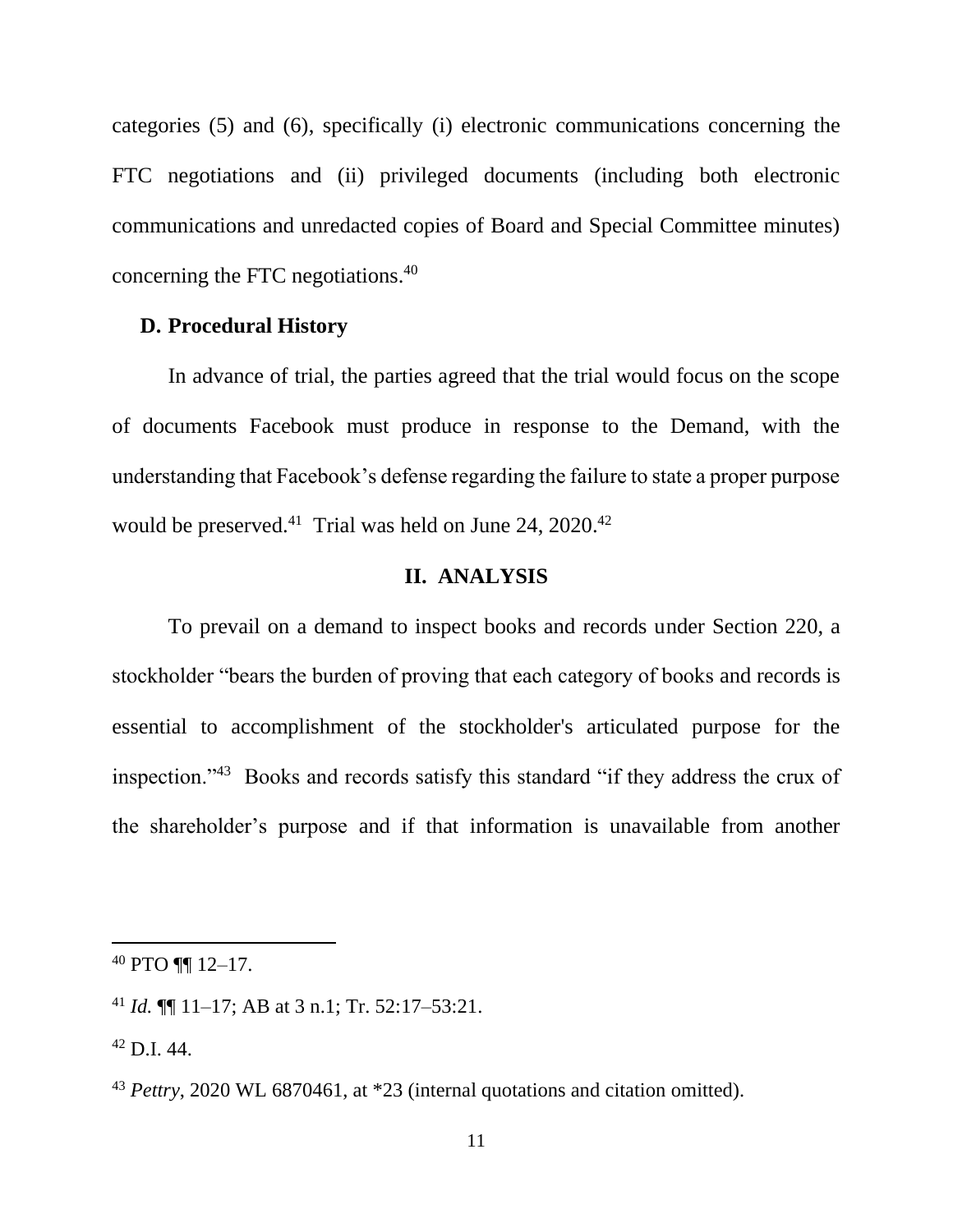source."<sup>44</sup> That determination is "fact specific and will necessarily depend on the context in which the shareholder's inspection demand arises."<sup>45</sup>

While ERSRI's Demand covered nine categories of documents, the parties commendably have narrowed the dispute to two of those categories: (1) nonprivileged internal electronic communications; and (2) certain Board-level hardcopy documents and electronic communications protected by the attorney-client privilege and the attorney work product doctrine.<sup>46</sup> Facebook resists inspection of these documents on two grounds. First, Facebook contends that Plaintiff cannot establish that either of the two categories of documents are "necessary and essential" for it to pursue its stated purpose.<sup>47</sup> Second, Facebook argues ERSRI cannot carry its burden of demonstrating it is entitled to access Facebook's privileged documents under the fiduciary exception to the attorney-client privilege as recognized in the seminal *Garner v. Wolfinbarger*. 48 I address each defense in turn.

<sup>45</sup> *Id.*

<sup>44</sup> *Id.* (internal quotations and citations omitted).

<sup>46</sup> PTO ¶¶ 12–17.

 $47$  AB at 23.

<sup>48</sup> 430 F.2d 1093; *see also Wal-Mart*, 95 A.3d at 1278–79 (adopting the *Garner* doctrine in both plenary proceedings and summary Section 220 proceedings); AB at 24.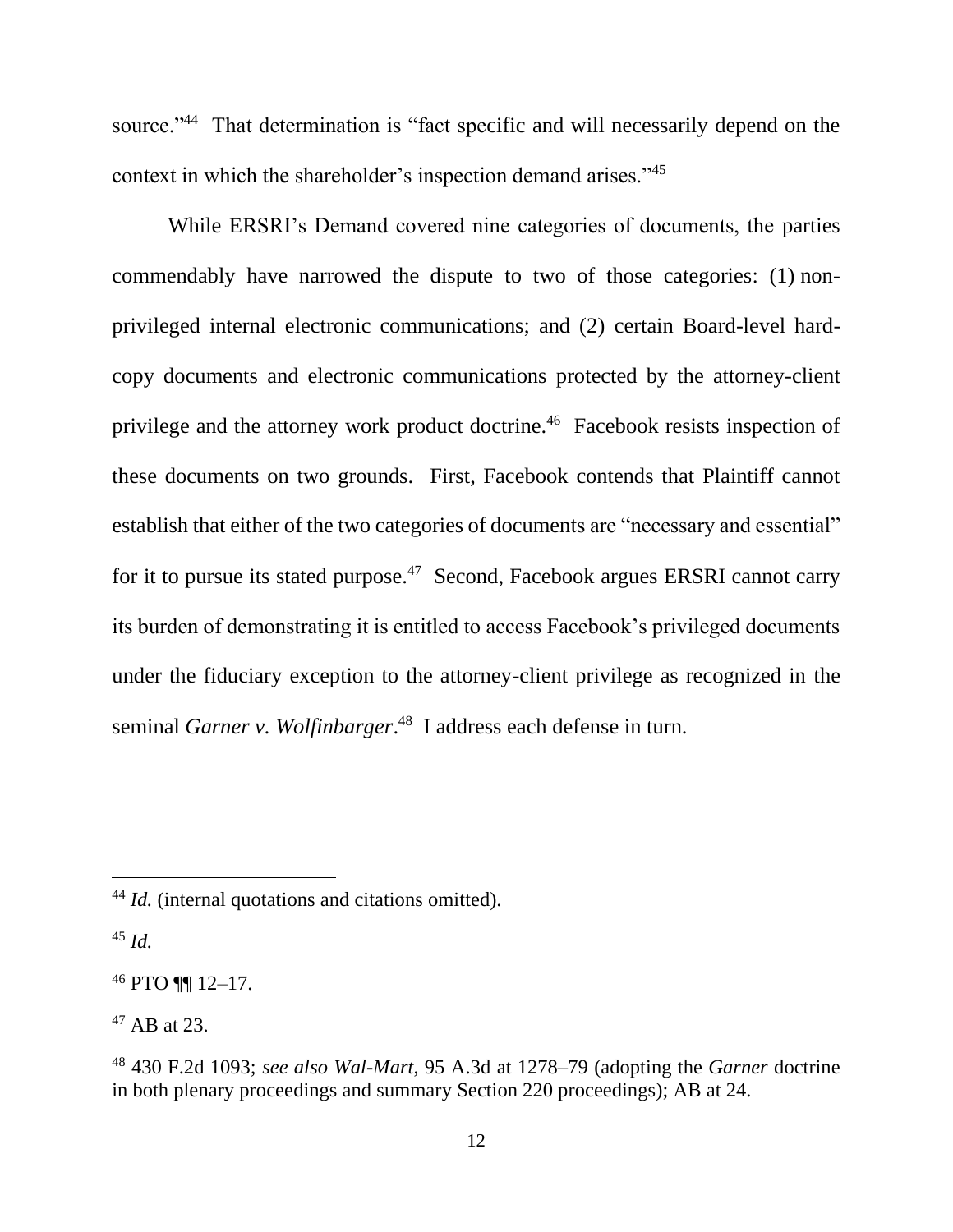## **A. The Non-Privileged Electronic Communications Are Necessary and Essential**

As our Supreme Court explained in *Wal-Mart Stores, Inc. v. Indiana Electrical Workers Pension Trust Fund IBEW*, "in a Section 220 proceeding, the necessary and essential inquiry must precede any privilege inquiry because the necessary and essential inquiry is dispositive of the threshold question—the scope of document production to which the plaintiff is entitled under Section 220."<sup>49</sup> Because Section 220 inspections are not tantamount to "comprehensive discovery," the court must tailor its order for inspection to cover only those books and records that are "essential and sufficient to the stockholder's stated purpose."<sup>50</sup> In this regard, "[t]he plaintiff bears the burden of proving that each category of books and records is essential to accomplishment of the stockholder's articulated purpose for the inspection."<sup>51</sup> "To meet this burden, Plaintiff must 'make specific and discrete identification, with rifled precision, of the documents sought."<sup>52</sup>

<sup>49</sup> *Wal-Mart*, 95 A.3d at 1278.

<sup>50</sup> *Id*.; *see also AmerisourceBergen Corp. v. Lebanon Cty. Emps. Ret. Fund*, --- A.3d ---, 2020 WL 7266362, at \*15 (Del. 2020) (noting that Section 220 inspection is not tantamount to plenary litigation discovery).

<sup>51</sup> *Thomas & Betts Corp. v. Leviton Mfg. Co.*, 681 A.2d 1026, 1035 (Del. 1996).

<sup>52</sup> *Bucks Cty. Emps. Ret. Fund v. CBS Corp.*, 2019 WL 6311106, at \*8 (Del. Ch. Nov. 25, 2019) (quoting *Brehm v. Eisner*, 746 A.2d 244, 266 (Del. 2000)).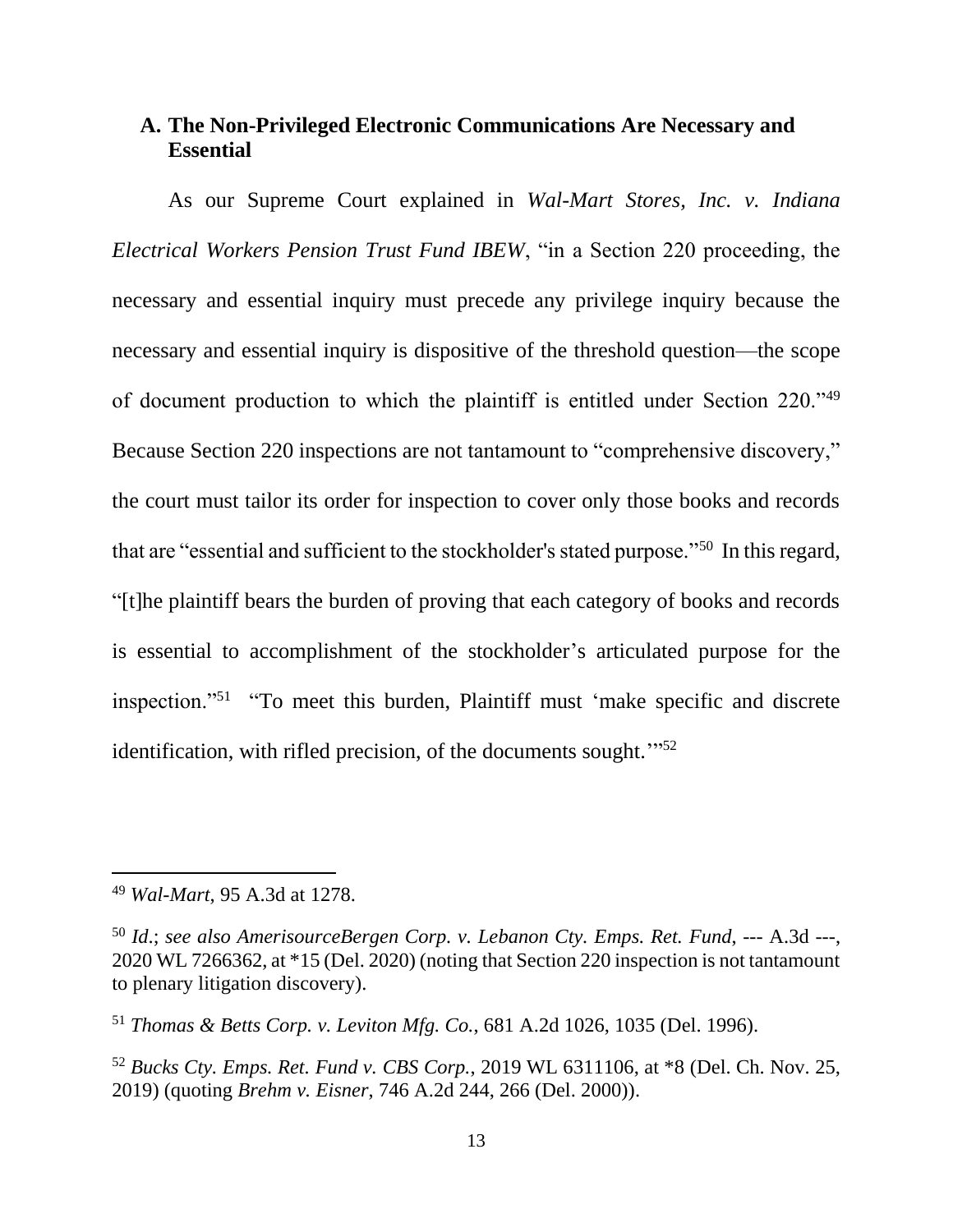The only non-privileged material withheld from inspection by Facebook are documents in Category 6—electronic communications sent from, to, or copied to a member of the Board concerning Facebook's negotiations of the 2019 Settlement with the FTC, collected from a subset of Board members identified as custodians in *Facebook I*, as well as from certain custodians in the office of the Company's general counsel.<sup>53</sup> According to ERSRI, the emails and text messages it seeks are necessary to assess the process undertaken by the Board to reach the 2019 Settlement and to determine the extent to which the Board deliberately caused Facebook to pay more in the settlement in order to protect Zuckerberg from personal liability. 54

Our Supreme Court has made clear that "the Court of Chancery should not order emails to be produced when other materials (e.g., traditional board-level materials, such as minutes) would accomplish the petitioner's proper purpose."<sup>55</sup> "[B]ut if non-email books and records are insufficient, then the court should order emails to be produced."<sup>56</sup> And, as relates to emails, "[Section] 220 does not require the petitioner to meet an unrealistic 'compelling evidence' standard just to obtain [a] discrete set of documents. Instead, a petitioner meets her burden to prove necessity

 $53$  JX 89 at 17–18.

<sup>54</sup> Compl. ¶ 7; Pl.'s Opening Pre-Trial Br. ("OB¨) at 57–59 (D.I. 15).

<sup>55</sup> *KT4 P'rs LLC v. Palantir Techs. Inc.*, 203 A.3d 738, 752–53 (Del. 2019). <sup>56</sup> *Id.*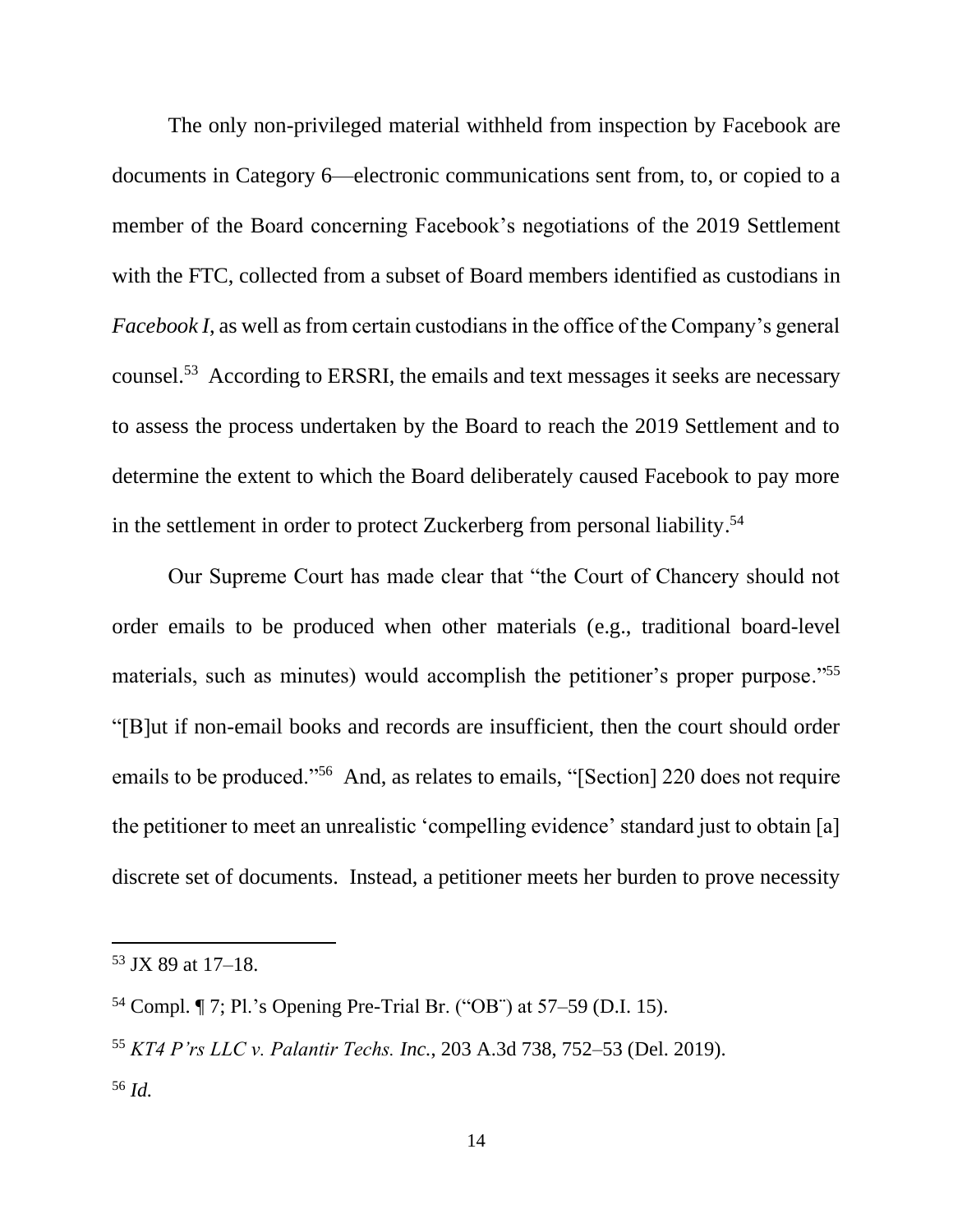by identifying the categories of books and records she needs and presenting some evidence that those documents are indeed necessary."<sup>57</sup>

Facebook objects to producing electronic communications concerning the FTC negotiations because ERSRI already possesses sufficient documents to assess the 2019 Settlement's overall fairness and the Board's deliberative process. 58 Facebook points out it has to date produced: (i) materials produced to the plaintiffs in *Facebook I*; (ii) minutes of the Special Committee (redacted for privilege) related to the 2019 Settlement; (iii) the Special Committee Report; (iv) minutes of the Board concerning the 2019 Settlement (redacted for privilege); and (v) a privilege log which contains almost 300 entries referring to electronic communications regarding negotiations with the FTC.<sup>59</sup> Facebook argues these materials enable ERSRI to assess:

(1) the membership of the Special Committee, (2) the Committee's mandate, (3) the legal advisors to the Committee, (4) the number of times the Board and Special Committee met, (5) what senior management told Special Committee members about the negotiations with the FTC, (6) what alternatives to settlement the Board considered, and (7) the final terms of the settlement to which Facebook agreed.<sup>60</sup>

<sup>60</sup> *Id.* at 28.

<sup>57</sup> *Id.* at 755 (citation omitted); *see also AmerisourceBergen,* 2020 WL 7266362, at \*15 (noting that "*Palantir* did not establish any bright-line rules regarding discovery to be applied in all Section 220 actions").

<sup>58</sup> AB at 25.

<sup>59</sup> *Id.* at 25–27.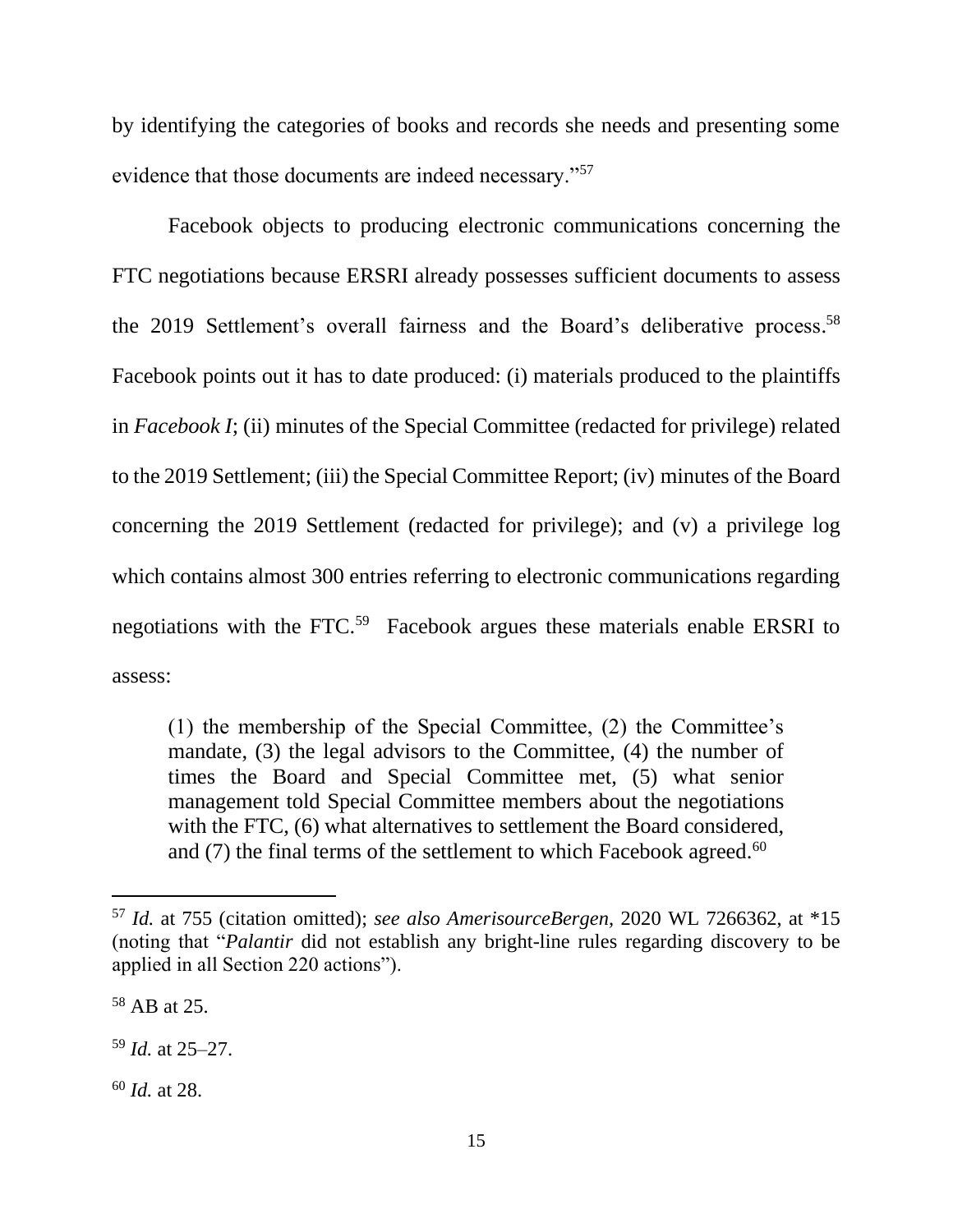According to Facebook, the documents produced prior to this litigation, coupled with Plaintiff's own trumpeting of confidence that it could survive a motion to dismiss in a plenary action by pleading the facts it already possesses, reveals that Plaintiff has received more than "sufficient" information to fulfill its stated purposes for inspection.<sup>61</sup> Indeed, as Facebook notes, ERSRI has already alleged with some detail that the 2019 Settlement resulted from a flawed process that produced an unfair price. 62

After reviewing the materials Facebook has produced, and the arguments presented at trial, I am satisfied the requested non-privileged electronic communications are necessary and essential for ERSRI's stated purpose. As an initial matter, ERSRI does not forfeit its statutory inspection rights by candidly describing the strength of its potential claims. That a stockholder plaintiff believes it has a basis in facts already known to pursue claims of wrongdoing against company fiduciaries does not mean the stockholder should be denied use of the

<sup>61</sup> *Id.* at 29.

 $62$  *Id.* at 28–29 (citing JX 89 at 12; Compl.  $\sqrt{ }$  66 (stating ERSRI has documents "prov[ing] an express quid pro quo."); Compl.  $\parallel$  3 ("[T]he Board agreed to pay this massive penalty from the corporate treasury as part of an express quid pro quo to protect  $[Zuckerberg] \ldots$ ").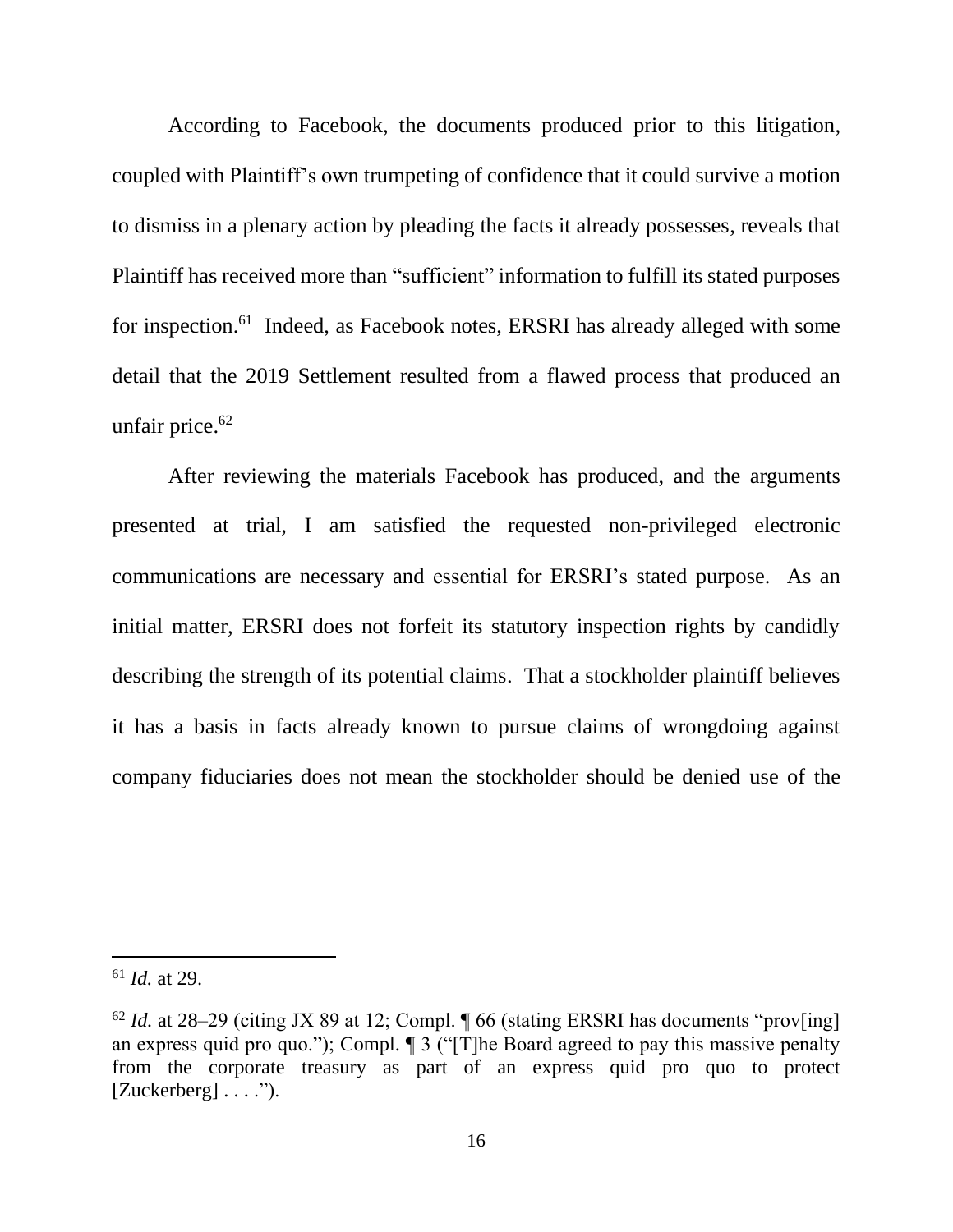"tools at hand" to develop those facts further so that it can well-plead its claims in a complaint, particularly a derivative complaint.<sup>63</sup>

The materials Facebook has provided thus far do not allow ERSRI to engage in the kind of investigation contemplated by Section 220. To be sure, documents produced in *Facebook I* were responsive to that plaintiff's stated purpose to investigate the Board's oversight failures in the time leading up to the Cambridge Analytica data breach.<sup>64</sup> In this case, however, the Cambridge Analytica data breach is background to the alleged wrongdoing ERSRI seeks to investigate: the Board's conduct leading up to and at the time of the 2019 Settlement. Indeed, in *Facebook I*, the Court declined to order production of documents related to negotiations with the FTC as "those documents [were] far removed" from the *Caremark* claims those plaintiffs sought to investigate.<sup>65</sup> And the date range for the *Facebook I* documents ended in May 2019, months before the 2019 Settlement was finalized. Those

<sup>63</sup> *AmerisourceBergen*, 2020 WL 7266362, at \*5 (emphasizing the utility of utilizing the "tools at hand," like Section 220 inspection rights, to investigate and prepare a well-pled derivative complaint); *Mudrick Cap. Mgmt., L.P. v. Globalstar, Inc.*, 2018 WL 3625680, at \*1, \*5–8, \*11 (Del. Ch. July 30, 2018) (ordering company in Section 220 action to produce board-level emails on top of the 1,300 core documents already produced, even though the stockholder plaintiff had identified at trial a litany of troubling issues with the board's process that were "strongly support[ed]" by the existing documentary record).

<sup>64</sup> *See Facebook I* at \*18–19 (outlining the scope of production).

<sup>65</sup> *Id.* at \*19.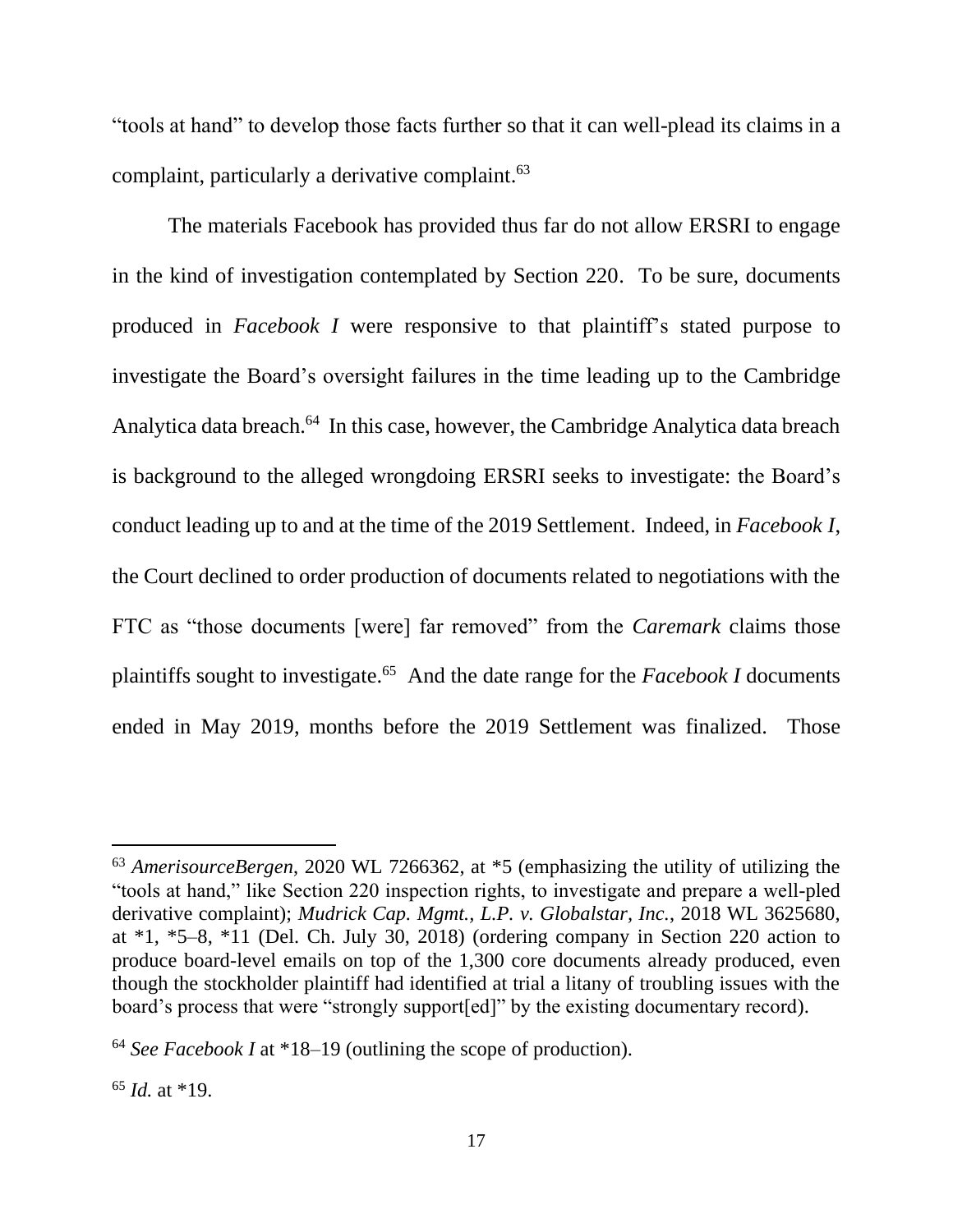documents, therefore, are predictably of little probative value to ERSRI's investigatory purpose in this action.

The Special Committee Report likewise provides little by way of substantive information. The report states in succinct terms the Special Committee's purpose and its rationale for the settlement, explaining summarily that the settlement was not a "perfect outcome" but that the benefits of accepting the FTC's settlement proposal outweighed the costs and risks of fighting the FTC's claims. <sup>66</sup> This does not address ERSRI's stated purposes for inspection, namely to discern what informed the Board's decision to bargain to protect Zuckerberg or to pay \$5 billion, and what alternatives to the ultimate settlement agreement, if any, were available.

The privilege log, for its part, contains multiple entries referring to electronic communications regarding the status of the negotiations with the FTC. It also contains dozens of entries referring to legal advice received by the Board in connection with the FTC investigation. Not surprisingly, however, it offers no substantive insight into the Board's decision-making.<sup>67</sup> Thus, the privilege log "raise[s], but does not resolve" the issues described in ERSRI's Demand, leaving ERSRI's purposes unaddressed. 68

<sup>66</sup> JX 117.

<sup>67</sup> *See* JX 1.

<sup>68</sup> *Globalstar*, 2018 WL 3625680, at \*8.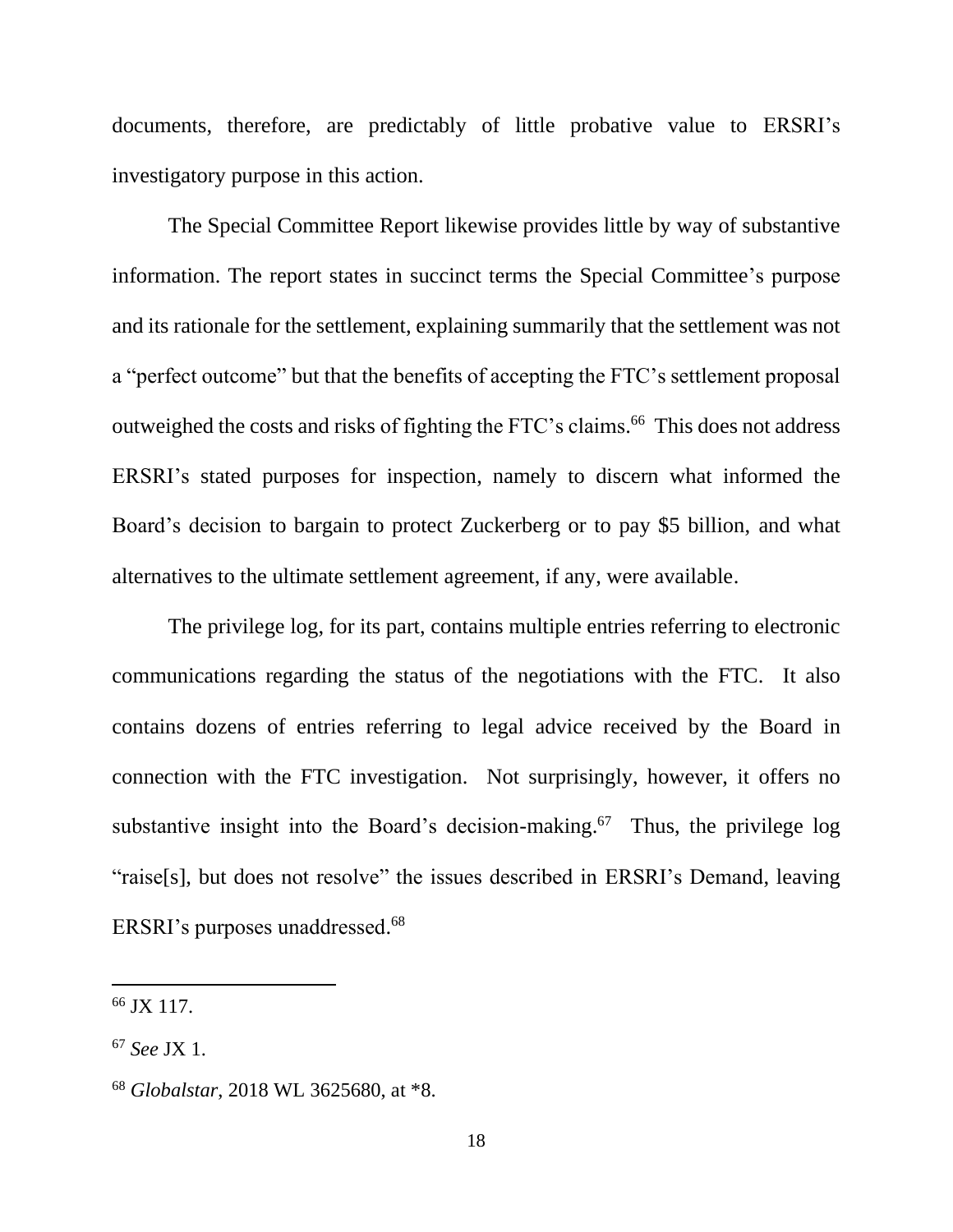Given the gaps in the *Facebook I* documents and the Special Committee Report, it is no wonder Facebook's showcase argument is that the Board and Special Committee minutes already produced provide ERSRI with sufficient information to assess the Board's decision-making process. 69 But the Board and Special Committee minutes are heavily redacted, providing only a basic outline of the Board's process and the resulting negotiations with the FTC leading to the 2019 Settlement. These documents "reveal" Facebook was negotiating a settlement with the FTC, the status of the settlement discussions, management's views on the FTC settlement position and directions from the Board to management regarding the negotiations.<sup>70</sup> They are bereft of any information concerning the substance of Facebook's non-privileged discussions with the FTC. It remains unclear, for instance, whether the FTC offered Facebook the option of paying less on behalf of the Company in exchange for a limited Company-only release, or if the Board considered whether to negotiate on behalf of the Company alone, leaving Zuckerberg to interact with the FTC on his own.

The lack of information regarding these issues is particularly curious given Gibson Dunn's "white paper"—a document sent by Facebook's outside counsel to

 $69$  Tr. 93:6–94:6 (citing board minutes and special committee minutes at JX 43, JX 53, JX 54, JX 56, JX 74 and JX 117 as the key exhibits from which ERSRI could assess the Board's decision-making process).

<sup>70</sup> JX 43; JX 53; JX 54; JX 56; JX 74; JX 82; JX 117.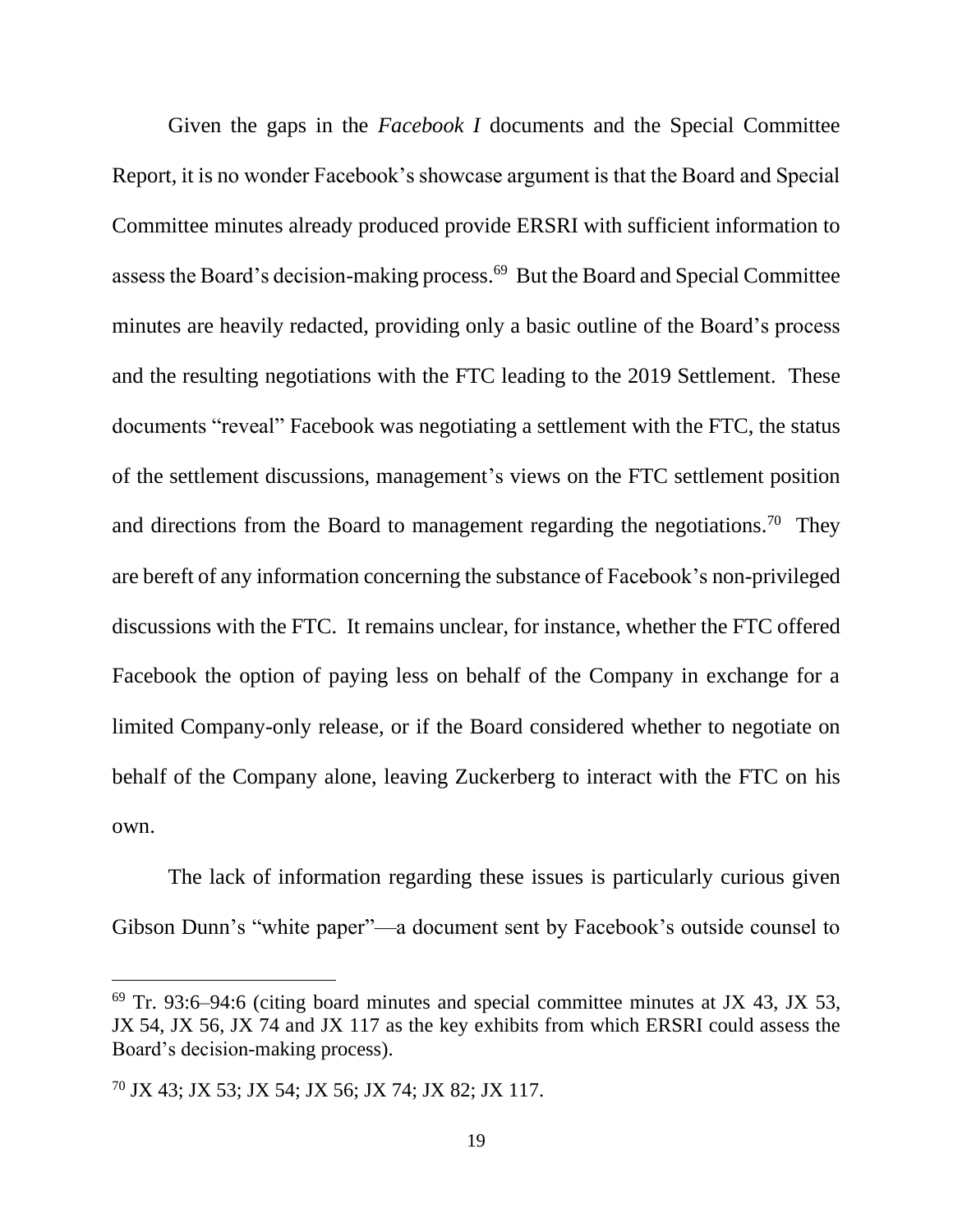the FTC outlining their view that, under the controlling statute (15 U.S.C. § 45(1)), Facebook's maximum exposure was well below the \$5 billion Facebook ultimately agreed to pay.<sup>71</sup> The documents already produced provide no insight into why Facebook would pay more than its (apparently) maximum exposure to settle a claim, and Plaintiff is right to question whether internal communications among Facebook fiduciaries might shed light on the Board's thinking in this regard.

There is also no information or even a hint as to why Facebook conditioned any settlement with the FTC on the FTC's agreement to release Zuckerberg from liability. As ERSRI has proven, it was a matter of public record that Zuckerberg's personal liability was a central focus of the negotiations between Facebook and the  $FTC<sup>72</sup>$  And the FTC commissioners ultimately split on whether to accept the recordsetting \$5 billion settlement, with the dissenters expressing the view that the FTC could and should hold Zuckerberg personally accountable for his company's repeated privacy violations.<sup>73</sup>

<sup>&</sup>lt;sup>71</sup> JX 52; Compl.  $\P\P$  203–04. The draft FTC complaint alleged that the relevant misconduct began in December 2012 and was ongoing. JX 48 ¶ 196. There were 2,463 days between December 1, 2012 and August 30, 2019, the outside date of the settlement.

multiplying those 2,463 days by a maximum statutory penalty of \$42,530 per day yields a maximum monetary exposure for Facebook of \$104,751,390—about \$4.9 billion less than it agreed to pay.

<sup>72</sup> JX 75; JX 79.

<sup>73</sup> JX 87 at 19.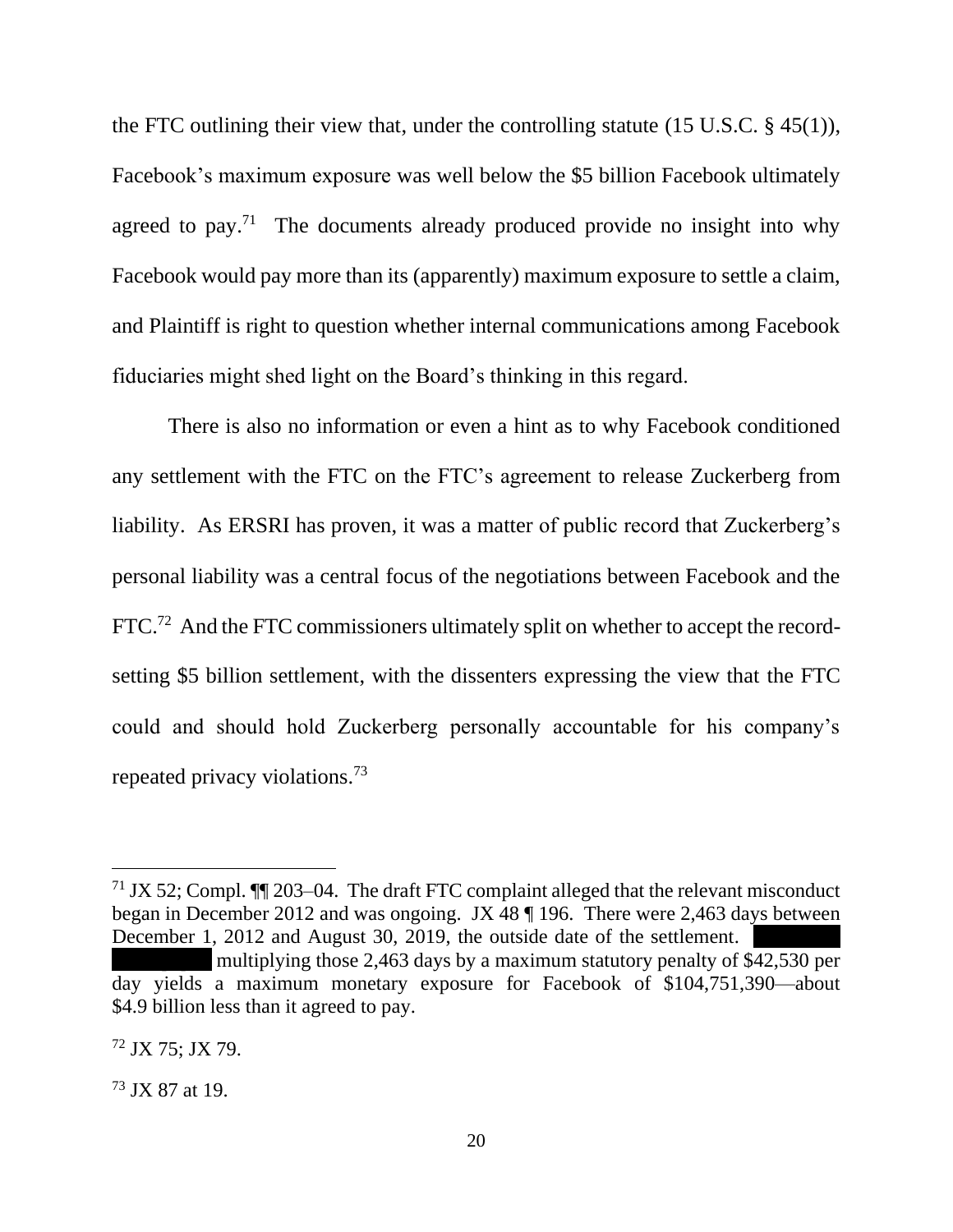Contrary to Facebook's characterization, this is not a case like *Espinoza v. Hewlett-Packard Co.*, where additional books and records were deemed nonessential because the plaintiff already had "a lot of information" and "can match [that information] up and draw [its] own conclusions."<sup>74</sup> Here, ERSRI has little or no information from which it can draw conclusions regarding the existence of available alternatives to the 2019 Settlement or the Board's negotiations with the FTC.The fact that Facebook's more traditional Board materials reveal little or nothing of the Board's thinking with respect to the negotiations and decision to enter the 2019 Settlement indicate strongly that, if such information exists, it will be in the non-privileged electronic communications covered in Category 6. Indeed, the roughly 300 entries described in Facebook's privilege log suggest the Board was regularly communicating via email and text messages about the FTC litigation.<sup>75</sup> I am satisfied, therefore, that non-privileged electronic communications concerning the FTC negotiations are necessary and essential to Plaintiff's proper purpose.<sup>76</sup> I address the specific scope of that production below.

<sup>74</sup> Oral Arg. on Pl.'s 220 Request, *Espinoza v. Hewlett-Packard Co.*, C.A. No. 6000-VCP, at 30 (Del. Ch. Mar. 25, 2011) (TRANSCRIPT) (D.I. 106).

 $^{75}$  JX 1.

<sup>76</sup> *See Palantir*, 203 A.3d at 752–53.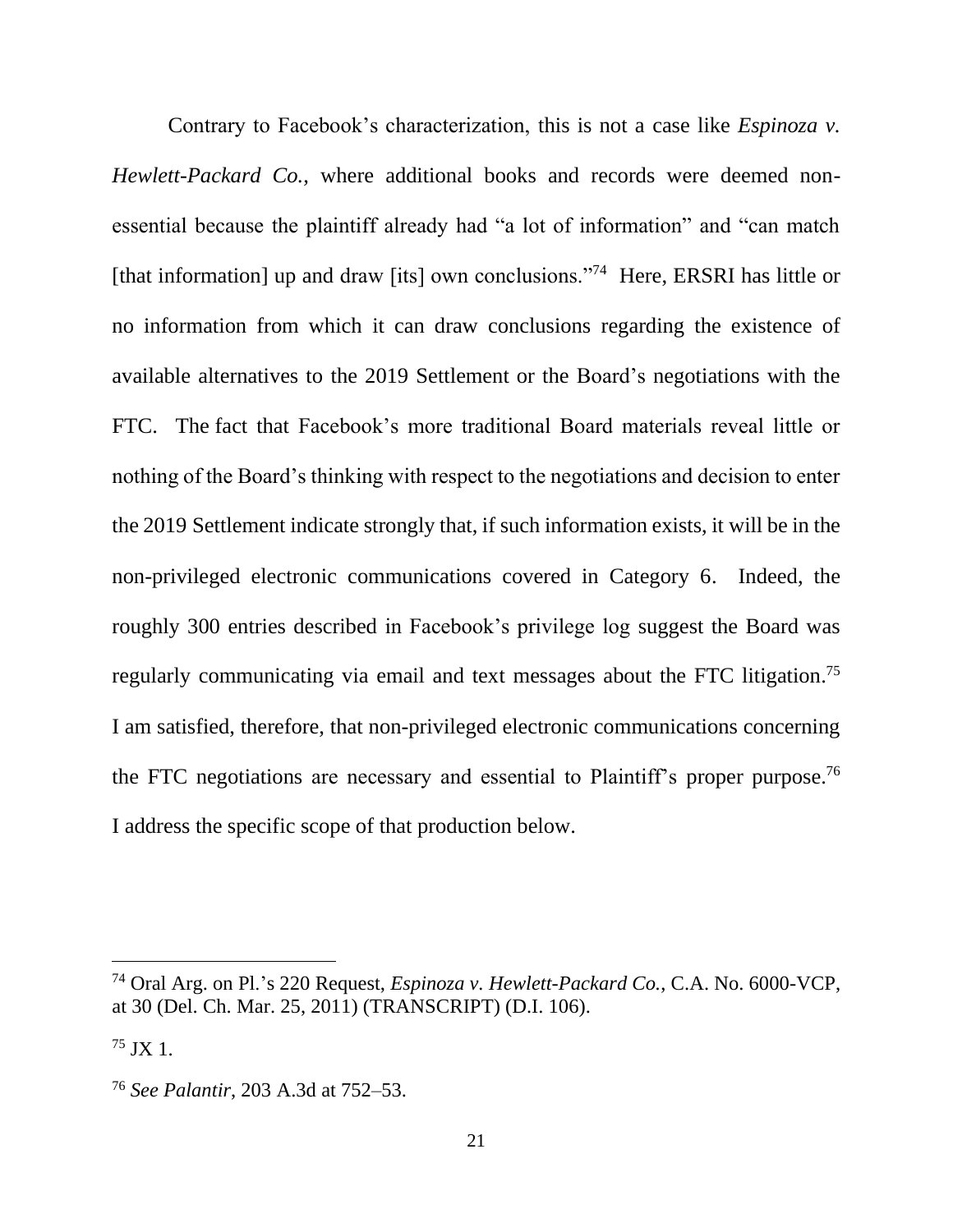### **B. The Privileged Documents are not Necessary and Essential**

ERSRI also seeks production of attorney-client privileged and work product documents, including unredacted copies of Board minutes, plus the privileged electronic communications identified in Appendix A to Rhode Island's Opening Brief.<sup>77</sup> ERSRI's request for privileged documents under both Categories 5 and 6 is motivated by the same purposes as its non-privileged request, namely to discern the information available to the Board as it weighed its alternatives to settlement, and to acquire some insight into the Board's deliberations regarding whether the Company should cover Zuckerberg's personal exposure.

"While the attorney-client privilege may be asserted by a corporation that has sought legal advice, the privilege is not absolute and an oft-invoked exception applies in suits by minority shareholders."<sup>78</sup> "[W]here the corporation is in suit against its stockholders on charges of acting inimically to stockholder interests, protection of those interests as well as those of the corporation and of the public require that the availability of the privilege be subject to the right of the stockholders to show 'good cause' why the privilege should not apply."<sup>79</sup> Our Supreme Court

 $77$  App. A to OB.

<sup>78</sup> *Grimes v. DSC Commc'ns Corp.*, 724 A.2d 561, 568 (Del. Ch. 1998) (internal quotations and citation omitted).

<sup>79</sup> *See Garner*, 430 F.2d at 1102–04; *Wal-Mart*, 95 A.3d at 1278–79.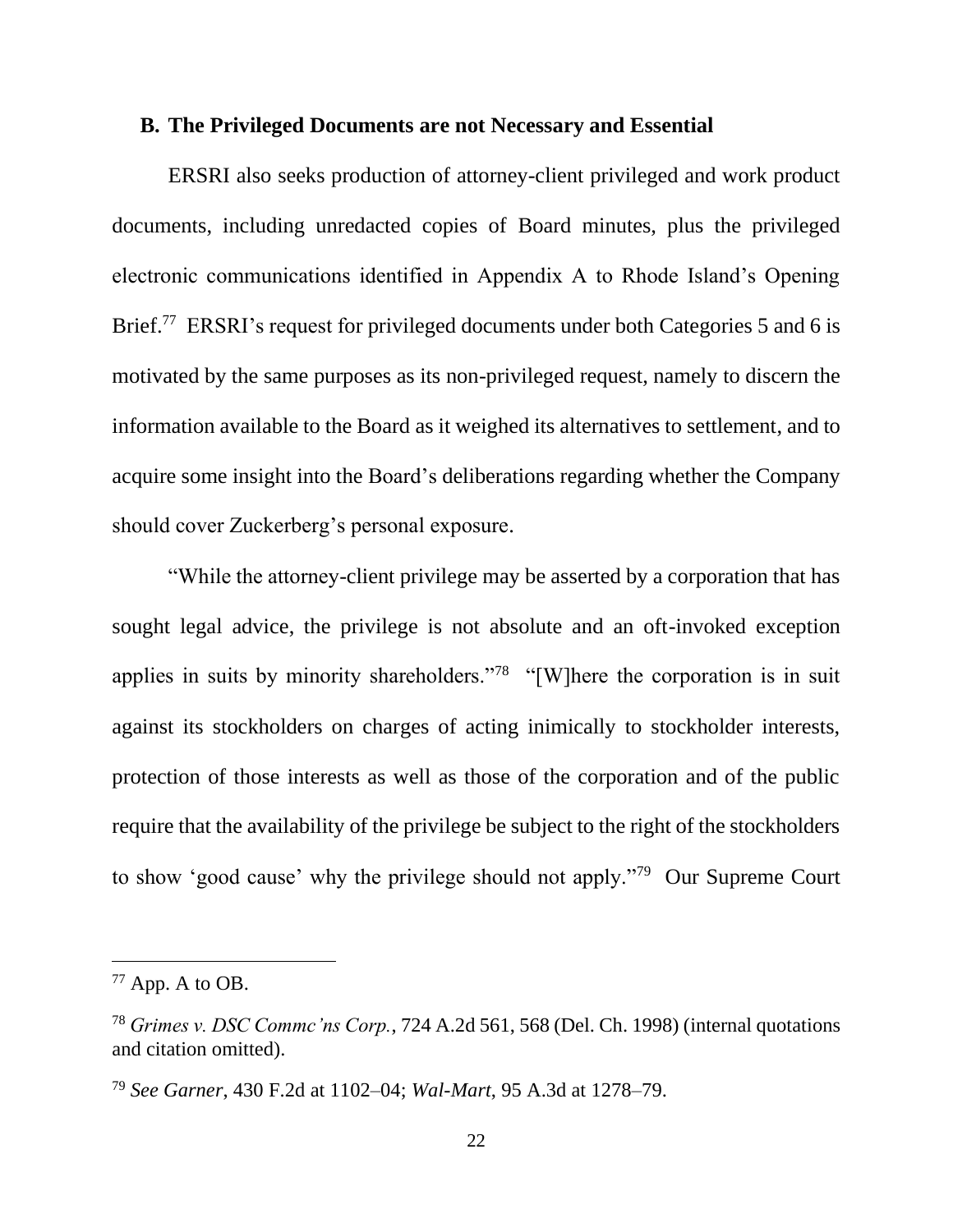has described the *Garner* exception as "narrow, exacting, and intended to be very difficult to satisfy."80

Under the *Garner* exception, the stockholder seeking disclosure of privileged communications bears the burden of establishing "good cause" to overcome the assertion of the privilege.<sup>81</sup> While *Garner* identifies multiple factors the court might consider when assessing whether the stockholder has demonstrated "good cause," this court typically focuses the good cause inquiry on three factors: "(i) whether the claim is colorable, (ii) the necessity or desirability of information and its availability from other sources and (iii) the extent to which the information sought is identified as opposed to a blind fishing expedition."<sup>82</sup>

Whether the privileged information sought "is both necessary to prosecute the action and unavailable from other sources<sup>"83</sup> has been described as "the most important" of the *Garner* factors.<sup>84</sup> Although the colorability of the claim and the

<sup>83</sup> *Buttonwood Tree Value P'rs, LP v. R.L. Polk & Co., Inc.*, 2018 WL 346036, at \*4 (Del. Ch. Jan. 10, 2018).

<sup>80</sup> *Wal-Mart*, 95 A.3d at 1276.

<sup>81</sup> *In re lululemon athletica inc. 220 Litig.*, 2015 WL 1957196, at \*10.

<sup>82</sup> *In re Oracle Corp. Deriv. Litig.*, 2019 WL 6522297, at \*18 (Del. Ch. Dec. 4, 2019) (citation omitted).

<sup>84</sup> *See id.* at \*5 n.24 (citations omitted); *see also In re Fuqua Indus., Inc. S'holders Litig.*, 1999 WL 959182, at \*3 (Del. Ch. Sept. 17, 1999) (holding that stockholders may not invoke *Garner* unless they have "exhausted every available method of obtaining the information they seek"); *Buttonwood*, 2018 WL 346036, at \*6 (same).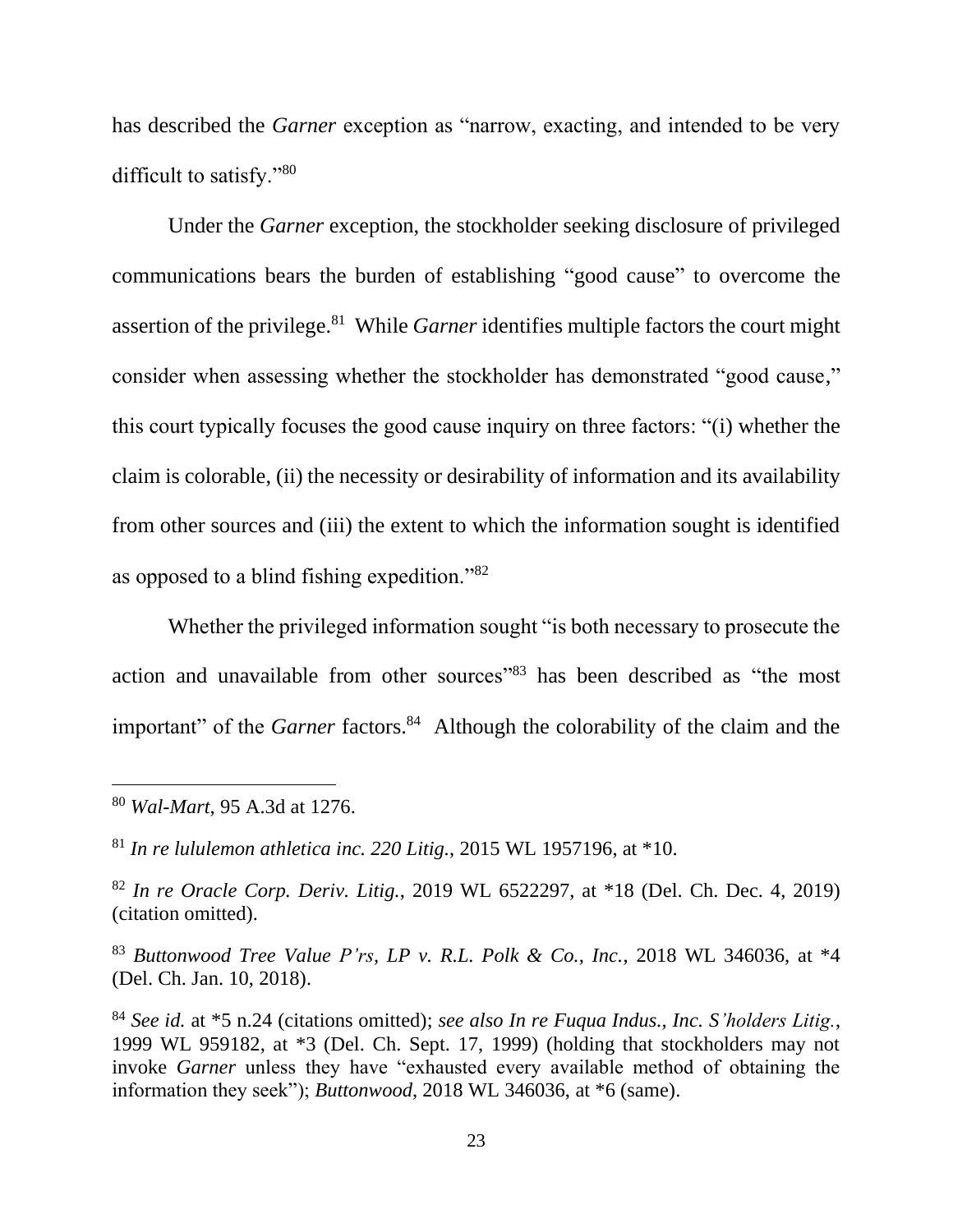extent to which the communication is specifically identified have been similarly flagged as "particular<sup>[1</sup>y] significan<sup>[1]</sup>,<sup>185</sup> Delaware courts have been especially reluctant to apply *Garner* where the stockholder failed to satisfy the necessity/unavailability factor.<sup>86</sup> The dispositive nature of this factor makes sense in the context of a Section 220 action, as courts have considered "the necessary and essential prong for Section 220 to be similar, if not identical, to this aspect of the *Garner* analysis."<sup>87</sup>

To determine whether the necessity/unavailability factor is satisfied, as noted, "the question is whether Plaintiffs 'have exhausted every available method of obtaining the information they seek."<sup>88</sup> To meet this burden, ERSRI argues the privileged documents in question are not available from other sources because communications about settlement negotiations are likely to be privileged.<sup>89</sup> ERSRI admits, however, that it cannot demonstrate the privileged information it seeks is

 $89$  OB at 60–61.

<sup>85</sup> *Salberg v. Genworth Fin., Inc.*, 2017 WL 3499807, at \*5 (Del. Ch. July 27, 2017) (internal quotations and citations omitted).

<sup>86</sup> *See, e.g.*, *Buttonwood*, 2018 WL 346036, at \*3, \*5 n.24 (collecting cases and emphasizing that the stockholder cannot employ *Garner* to compel production of privileged information where similar non-privileged information is available from other sources); *Express Scripts*, 2018 WL 2110946, at \*2 (same).

<sup>87</sup> *lululemon*, 2015 WL 1957196, at \*12.

<sup>88</sup> *Buttonwood*, 2018 WL 346036, at \*6 (quoting *Fuqua*, 1999 WL 959182, at \*3).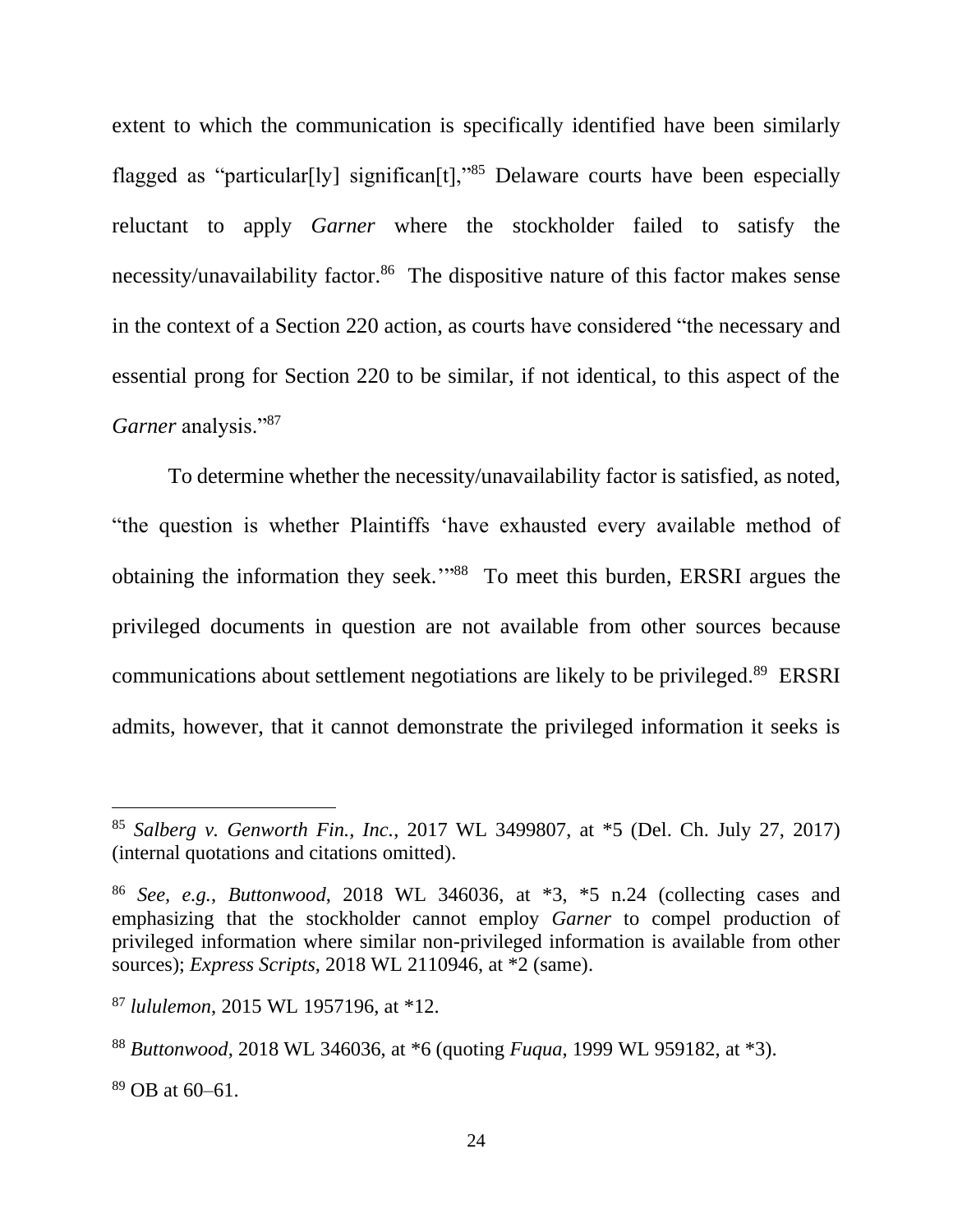unavailable elsewhere because it has not seen the responsive, non-privileged electronic communications that Facebook is withholding.<sup>90</sup> At trial, ERSRI's counsel acknowledged that the non-privileged communications may well satisfy Plaintiff's purposes.<sup>91</sup>

For reasons already explained, it is likely that non-privileged electronic communications among Board members can provide ERSRI insight into why the Board decided to enter the 2019 Settlement without exposing the advice of counsel upon which, at least in part, that decision was based. Because Section 220 inspections must give the stockholder what is "essential, but stop at what is sufficient," and Plaintiff will receive further non-privileged documents responsive to its Demand, I am satisfied Plaintiff has not carried its heavy burden to justify a

 $90$  Pl.'s Reply Pre-Trial Br. at 25 (D.I. 35). ERSRI urges the Court not to "reward" Facebook for declining to produce non-privileged electronic communications as a strategic tactic to undermine Plaintiff's *Garner* argument. *Id.* It asserts Facebook's decision not to produce the non-privileged materials should be interpreted by the Court to mean such materials will not be responsive to ERSRI's Demand. *Id.* I disagree. Not only is this position in tension with ERSRI's argument that the non-privileged electronic communications are necessary and essential, it also contradicts the privilege log, which indicates the Board regularly communicated about the FTC investigation electronically. *See* JX 1.

 $91$  Tr. 106:23–107:17 (acknowledging that it is "perhaps likely" that "the non[-]privileged electronic communications will shed light" on "aspects of the [Board's] process" pertinent to ERSRI's purposes.).